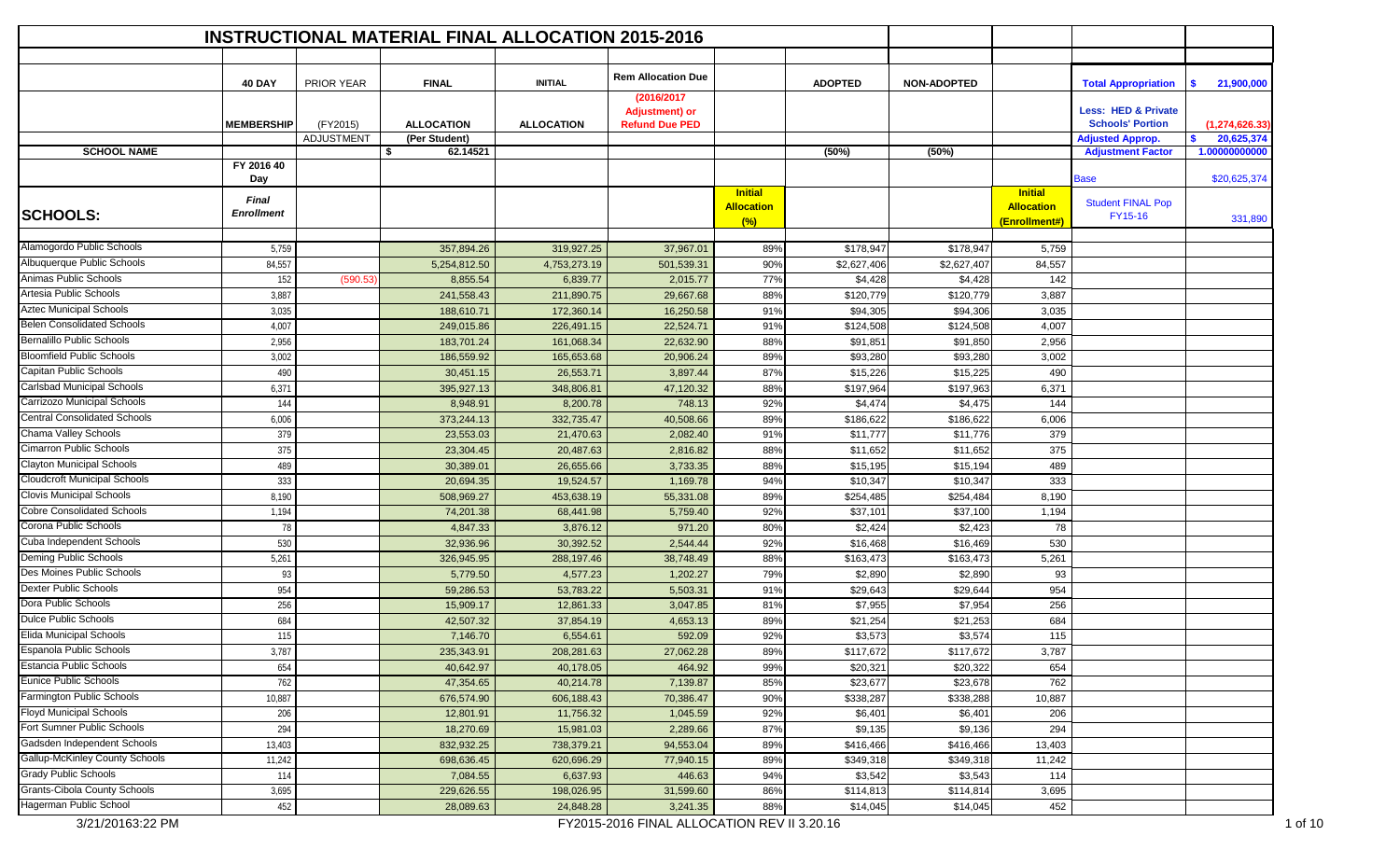|                                            |                                   |                   |                   | <b>INSTRUCTIONAL MATERIAL FINAL ALLOCATION 2015-2016</b> |                                                              |                                            |                |                    |                                                      |                                                           |                    |
|--------------------------------------------|-----------------------------------|-------------------|-------------------|----------------------------------------------------------|--------------------------------------------------------------|--------------------------------------------|----------------|--------------------|------------------------------------------------------|-----------------------------------------------------------|--------------------|
|                                            |                                   |                   |                   |                                                          |                                                              |                                            |                |                    |                                                      |                                                           |                    |
|                                            | <b>40 DAY</b>                     | PRIOR YEAR        | <b>FINAL</b>      | <b>INITIAL</b>                                           | <b>Rem Allocation Due</b>                                    |                                            | <b>ADOPTED</b> | <b>NON-ADOPTED</b> |                                                      | <b>Total Appropriation</b>                                | - \$<br>21,900,000 |
|                                            | <b>MEMBERSHIP</b>                 | (FY2015)          | <b>ALLOCATION</b> | <b>ALLOCATION</b>                                        | (2016/2017<br><b>Adjustment) or</b><br><b>Refund Due PED</b> |                                            |                |                    |                                                      | <b>Less: HED &amp; Private</b><br><b>Schools' Portion</b> | (1, 274, 626.33)   |
|                                            |                                   | <b>ADJUSTMENT</b> | (Per Student)     |                                                          |                                                              |                                            |                |                    |                                                      | <b>Adjusted Approp.</b>                                   | 20,625,374<br>\$.  |
| <b>SCHOOL NAME</b>                         |                                   |                   | \$<br>62.14521    |                                                          |                                                              |                                            | (50%)          | (50%)              |                                                      | <b>Adjustment Factor</b>                                  | 1.00000000000      |
|                                            | FY 2016 40<br>Day                 |                   |                   |                                                          |                                                              |                                            |                |                    |                                                      | <b>Base</b>                                               | \$20,625,374       |
| <b>SCHOOLS:</b>                            | <b>Final</b><br><b>Enrollment</b> |                   |                   |                                                          |                                                              | <b>Initial</b><br><b>Allocation</b><br>(%) |                |                    | <b>Initial</b><br><b>Allocation</b><br>(Enrollment#) | <b>Student FINAL Pop</b><br>FY15-16                       | 331,890            |
| <b>Hatch Valley Schools</b>                | 1,267                             |                   | 78,737.98         | 70,804.57                                                | 7,933.41                                                     | 90%                                        | \$39,369       | \$39,369           | 1,267                                                |                                                           |                    |
| Hobbs Public Schools                       | 9,757                             |                   | 606,350.81        | 543,054.05                                               | 63,296.77                                                    | 90%                                        | \$303,175      | \$303,176          | 9,757                                                |                                                           |                    |
| Hondo Valley Public Schools                | 135                               |                   | 8,389.60          | 7,263.72                                                 | 1,125.88                                                     | 87%                                        | \$4,195        | \$4,195            | 135                                                  |                                                           |                    |
| <b>House Public Schools</b>                | 61                                | (232.39)          | 3,558.47          | 3,400.47                                                 | 158.00                                                       | 96%                                        | \$1,779        | \$1,779            | 57                                                   |                                                           |                    |
| Jal Public Schools                         | 464                               |                   | 28,835.38         | 25,390.08                                                | 3,445.30                                                     | 88%                                        | \$14,418       | \$14,417           | 464                                                  |                                                           |                    |
| Jemez Mountain Schools                     | 244                               |                   | 15,163.43         | 13,767.70                                                | 1,395.73                                                     | 91%                                        | \$7,582        | \$7,581            | 244                                                  |                                                           |                    |
| Jemez Valley Public Schools                | 315                               |                   | 19,575.74         | 17,253.25                                                | 2,322.50                                                     | 88%                                        | \$9,788        | \$9,788            | 315                                                  |                                                           |                    |
| Lake Arthur Public Schools                 | 103                               |                   | 6,400.96          | 6,479.30                                                 | (78.34)                                                      | 101%                                       | \$3,200        | \$3,201            | 103                                                  |                                                           |                    |
| Las Cruces Public Schools                  | 23,970                            |                   | 1,489,620.68      | 1,327,500.34                                             | 162,120.34                                                   | 89%                                        | \$744,810      | \$744,811          | 23,970                                               |                                                           |                    |
| Las Vegas City Schools                     | 1,630                             |                   | 101,296.69        | 93,112.16                                                | 8,184.54                                                     | 92%                                        | \$50,648       | \$50,649           | 1,630                                                |                                                           |                    |
| Las Vegas West Public School               | 1,468                             |                   | 91,229.17         | 79,053.93                                                | 12,175.24                                                    | 87%                                        | \$45,615       | \$45,614           | 1,468                                                |                                                           |                    |
| Logan Public Schools                       | 299                               |                   | 18,581.42         | 16,096.98                                                | 2,484.44                                                     | 87%                                        | \$9,291        | \$9,290            | 299                                                  |                                                           |                    |
| Lordsburg Public Schools                   | 482                               |                   | 29,953.99         | 26,557.03                                                | 3,396.96                                                     | 89%                                        | \$14,977       | \$14,977           | 482                                                  |                                                           |                    |
| Los Alamos Public Schools                  | 3,547                             |                   | 220,429.06        | 191,736.81                                               | 28,692.25                                                    | 87%                                        | \$110,215      | \$110,214          | 3,547                                                |                                                           |                    |
| Los Lunas Public Schools                   | 8,308                             |                   | 516,302.40        | 453,237.82                                               | 63,064.58                                                    | 88%                                        | \$258,151      | \$258,151          | 8,308                                                |                                                           |                    |
| Loving Public Schools                      | 574                               |                   | 35,671.35         | 32,274.58                                                | 3,396.77                                                     | 90%                                        | \$17,836       | \$17,835           | 574                                                  |                                                           |                    |
| Lovington Public Schools                   | 3,657                             |                   | 227,265.03        | 199,325.95                                               | 27,939.08                                                    | 88%                                        | \$113,633      | \$113,632          | 3,657                                                |                                                           |                    |
| Magdalena Public Schools                   | 348                               |                   | 21,626.53         | 18,797.46                                                | 2,829.07                                                     | 87%                                        | \$10,813       | \$10,814           | 348                                                  |                                                           |                    |
| <b>Maxwell Public Schools</b>              | 108                               |                   | 6,711.68          | 5,972.14                                                 | 739.55                                                       | 89%                                        | \$3,356        | \$3,356            | 108                                                  |                                                           |                    |
| Melrose Public Schools                     | 205                               |                   | 12,739.77         | 10,737.32                                                | 2,002.45                                                     | 84%                                        | \$6,370        | \$6,370            | 205                                                  |                                                           |                    |
| Mesa Vista Cons. Schools                   | 317                               |                   | 19,700.03         | 19,217.31                                                | 482.72                                                       | 98%                                        | \$9,850        | \$9,850            | 317                                                  |                                                           |                    |
| Mora Public Schools                        | 429                               |                   | 26,660.29         | 24,256.39                                                | 2,403.91                                                     | 91%                                        | \$13,330       | \$13,330           | 429                                                  |                                                           |                    |
| Moriarty Public Schools                    | 2,515                             |                   | 156,295.20        | 139,434.82                                               | 16,860.39                                                    | 89%                                        | \$78,148       | \$78,147           | 2,515                                                |                                                           |                    |
| Mosquero Public Schools                    | 43                                |                   | 2,672.24          | 2,269.96                                                 | 402.29                                                       | 85%                                        | \$1,336        | \$1,336            | 43                                                   |                                                           |                    |
| Mountainair Public Schools                 | 235                               |                   | 14,604.12         | 14,567.44                                                | 36.68                                                        | 100%                                       | \$7,302        | \$7,302            | 235                                                  |                                                           |                    |
| Pecos Independent Schools                  | 583                               |                   | 36,230.66         | 32,633.80                                                | 3,596.86                                                     | 90%                                        | \$18,115       | \$18,116           | 583                                                  |                                                           |                    |
| Penasco Independent Schools                | 334                               |                   | 20,756.50         | 17,785.04                                                | 2,971.46                                                     | 86%                                        | \$10,378       | \$10,379           | 334                                                  |                                                           |                    |
| Pojoaque Valley Schools                    | 1,885                             |                   | 117,143.72        | 106,255.54                                               | 10,888.18                                                    | 91%                                        | \$58,572       | \$58,572           | 1,885                                                |                                                           |                    |
| <b>Portales Public Schools</b>             | 2,744                             |                   | 170,526.46        | 150,942.08                                               | 19,584.37                                                    | 89%                                        | \$85,263       | \$85,263           | 2,744                                                |                                                           |                    |
| Quemado Public Schools                     | 123                               | (823.82)          | 6,820.05          | 5,852.06                                                 | 967.98                                                       | 86%                                        | \$3,410        | \$3,410            | 110                                                  |                                                           |                    |
| Questa Independent Schools                 | 351                               |                   | 21,812.97         | 19,231.31                                                | 2,581.66                                                     | 88%                                        | \$10,906       | \$10,907           | 351                                                  |                                                           |                    |
| Raton Public Schools                       | 941                               |                   | 58,478.64         | 52,890.06                                                | 5,588.58                                                     | 90%                                        | \$29,239       | \$29,240           | 941                                                  |                                                           |                    |
| <b>Reserve Public Schools</b>              | 128                               | (321.65)          | 7,632.94          | 6,378.23                                                 | 1,254.71                                                     | 84%                                        | \$3,816        | \$3,817            | 123                                                  |                                                           |                    |
| Rio Rancho                                 | 16,697                            |                   | 1,037,638.57      | 923,043.88                                               | 114,594.69                                                   | 89%                                        | \$518,819      | \$518,820          | 16,697                                               |                                                           |                    |
| Roswell Independent Schools                | 10,105                            |                   | 627,977.34        | 561,102.46                                               | 66,874.88                                                    | 89%                                        | \$313,989      | \$313,988          | 10,105                                               |                                                           |                    |
| Roy Public Schools                         | 43                                |                   | 2,672.24          | 2,876.44                                                 | (204.19                                                      | 108%                                       | \$1,336        | \$1,336            | 43                                                   |                                                           |                    |
| Ruidoso Public Schools<br>3/21/20163:22 PM | 1,952                             |                   | 121,307.45        | 111,865.04                                               | 9,442.41<br>FY2015-2016 FINAL ALLOCATION REV II 3.20.16      | 92%                                        | \$60,654       | \$60,653           | 1,952                                                |                                                           |                    |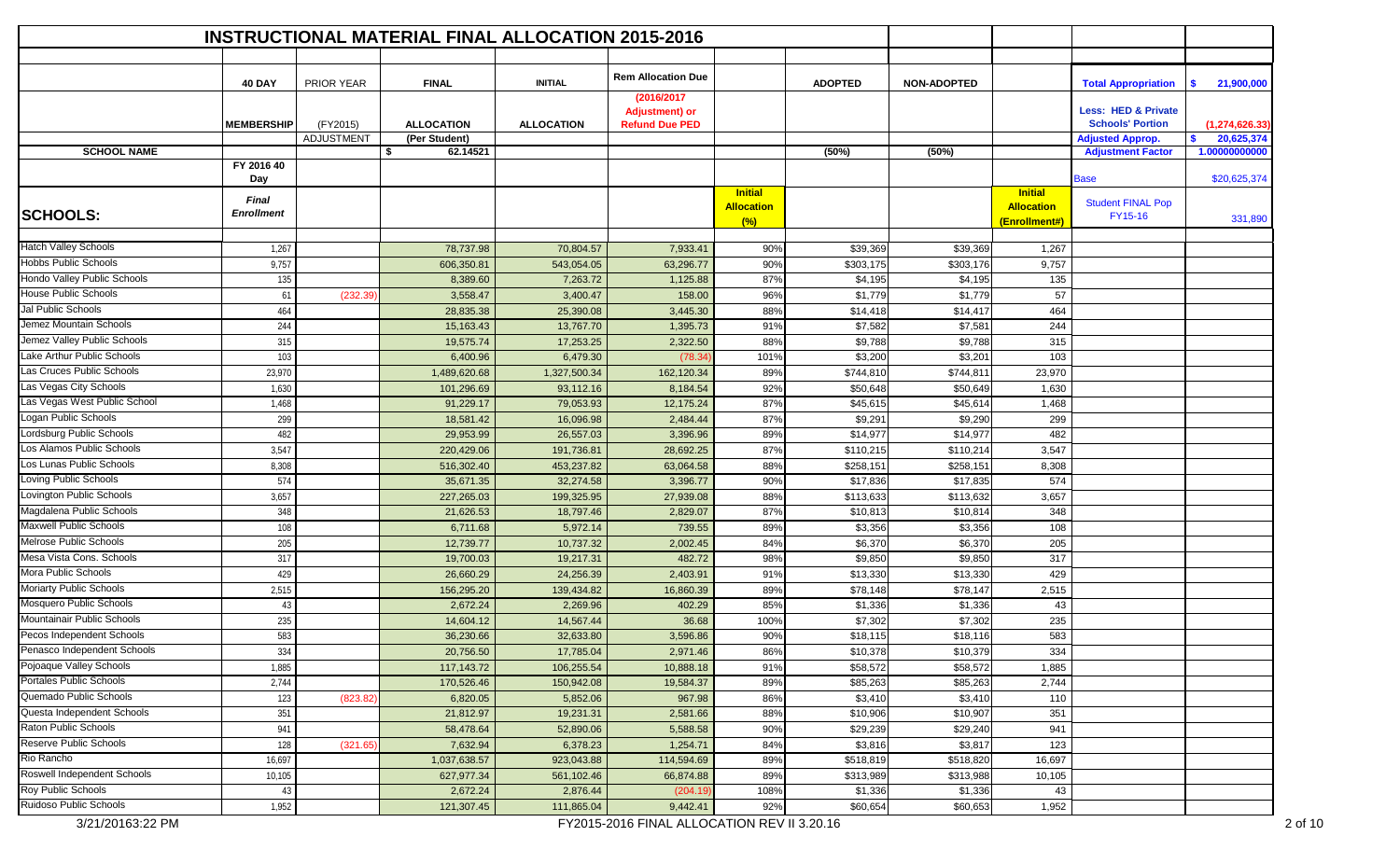|                                         |                                   |                   | <b>INSTRUCTIONAL MATERIAL FINAL ALLOCATION 2015-2016</b> |                   |                                                               |                                            |                |                    |                                                      |                                                           |                  |
|-----------------------------------------|-----------------------------------|-------------------|----------------------------------------------------------|-------------------|---------------------------------------------------------------|--------------------------------------------|----------------|--------------------|------------------------------------------------------|-----------------------------------------------------------|------------------|
|                                         |                                   |                   |                                                          |                   |                                                               |                                            |                |                    |                                                      |                                                           |                  |
|                                         | <b>40 DAY</b>                     | <b>PRIOR YEAR</b> | <b>FINAL</b>                                             | <b>INITIAL</b>    | <b>Rem Allocation Due</b>                                     |                                            | <b>ADOPTED</b> | <b>NON-ADOPTED</b> |                                                      | <b>Total Appropriation</b>                                | 21,900,000       |
|                                         | <b>MEMBERSHIP</b>                 | (FY2015)          | <b>ALLOCATION</b>                                        | <b>ALLOCATION</b> | (2016/2017)<br><b>Adjustment)</b> or<br><b>Refund Due PED</b> |                                            |                |                    |                                                      | <b>Less: HED &amp; Private</b><br><b>Schools' Portion</b> | (1, 274, 626.33) |
|                                         |                                   | <b>ADJUSTMENT</b> | (Per Student)                                            |                   |                                                               |                                            |                |                    |                                                      | <b>Adjusted Approp.</b>                                   | 20,625,374<br>s. |
| <b>SCHOOL NAME</b>                      |                                   |                   | \$<br>62.14521                                           |                   |                                                               |                                            | (50%)          | (50%)              |                                                      | <b>Adjustment Factor</b>                                  | 1.00000000000    |
|                                         | FY 2016 40<br>Day                 |                   |                                                          |                   |                                                               |                                            |                |                    |                                                      | <b>Base</b>                                               | \$20,625,374     |
| <b>SCHOOLS:</b>                         | <b>Final</b><br><b>Enrollment</b> |                   |                                                          |                   |                                                               | <b>Initial</b><br><b>Allocation</b><br>(%) |                |                    | <b>Initial</b><br><b>Allocation</b><br>(Enrollment#) | <b>Student FINAL Pop</b><br>FY15-16                       | 331,890          |
|                                         |                                   |                   |                                                          |                   |                                                               |                                            |                |                    |                                                      |                                                           |                  |
| San Jon Public Schools                  | 135                               |                   | 8,389.60                                                 | 7,633.62          | 755.99                                                        | 91%                                        | \$4,195        | \$4,195            | 135                                                  |                                                           |                  |
| Santa Fe City Schools                   | 12,968                            |                   | 805,899.08                                               | 727,552.09        | 78,346.99                                                     | 90%                                        | \$402,950      | \$402,949          | 12,968                                               |                                                           |                  |
| Santa Rosa Consolidated Schools         | 623                               |                   | 38,716.47                                                | 34,611.86         | 4,104.61                                                      | 89%                                        | \$19,358       | \$19,358           | 623                                                  |                                                           |                  |
| <b>Silver City Consolidated Schools</b> | 2,869                             |                   | 178,294.61                                               | 158,914.28        | 19,380.33                                                     | 89%                                        | \$89,147       | \$89,148           | 2,869                                                |                                                           |                  |
| Socorro Public Schools                  | 1,563                             |                   | 97,132.96                                                | 90,798.30         | 6,334.66                                                      | 93%                                        | \$48,566       | \$48,567           | 1,563                                                |                                                           |                  |
| <b>Springer Municipal Schools</b>       | 152                               |                   | 9,446.07                                                 | 9,685.63          | (239.56)                                                      | 103%                                       | \$4,723        | \$4,723            | 152                                                  |                                                           |                  |
| <b>Taos Municipal Schools</b>           | 2,376                             |                   | 147,657.02                                               | 131,952.67        | 15,704.35                                                     | 89%                                        | \$73,829       | \$73,828           | 2,376                                                |                                                           |                  |
| <b>Tatum Public Schools</b>             | 356                               |                   | 22,123.69                                                | 20,577.58         | 1,546.12                                                      | 93%                                        | \$11,062       | \$11,062           | 356                                                  |                                                           |                  |
| <b>Texico Public Schools</b>            | 523                               |                   | 32,501.94                                                | 30,823.05         | 1,678.89                                                      | 95%                                        | \$16,251       | \$16,251           | 523                                                  |                                                           |                  |
| Truth or Consequences Public Schools    | 1,272                             |                   | 79,048.71                                                | 72,468.10         | 6,580.60                                                      | 92%                                        | \$39,524       | \$39,525           | 1,272                                                |                                                           |                  |
| Tucumcari Public Schools                | 937                               |                   | 58,230.06                                                | 51,004.68         | 7,225.38                                                      | 88%                                        | \$29,115       | \$29,115           | 937                                                  |                                                           |                  |
| <b>Tularosa Public Schools</b>          | 907                               |                   | 56,365.71                                                | 51,593.94         | 4,771.76                                                      | 92%                                        | \$28,183       | \$28,183           | 907                                                  |                                                           |                  |
| Vaughn Public Schools                   | 74                                | (119.80)          | 4,478.94                                                 | 4,688.01          | (209.07                                                       | 105%                                       | \$2,239        | \$2,240            | 72                                                   |                                                           |                  |
| Wagon Mound Public Schools              | 55                                |                   | 3,417.99                                                 | 3,605.54          | (187.56)                                                      | 105%                                       | \$1,709        | \$1,709            | 55                                                   |                                                           |                  |
| Zuni Public Schools                     | 1.274                             |                   | 79,173.00                                                | 74,546.16         | 4,626.83                                                      | 94%                                        | \$39,586       | \$39,587           | 1,274                                                |                                                           |                  |
| <b>TOTAL PUBLIC SCHOOLS</b>             | 307,244                           | (2,088.19)        | 19,091,654.64                                            | 17,096,178.29     | 1,995,476.36                                                  | 89.55%                                     | 9,545,825.00   | 9,545,831.00       | 307,210                                              |                                                           |                  |
|                                         |                                   |                   |                                                          |                   |                                                               |                                            |                |                    |                                                      |                                                           |                  |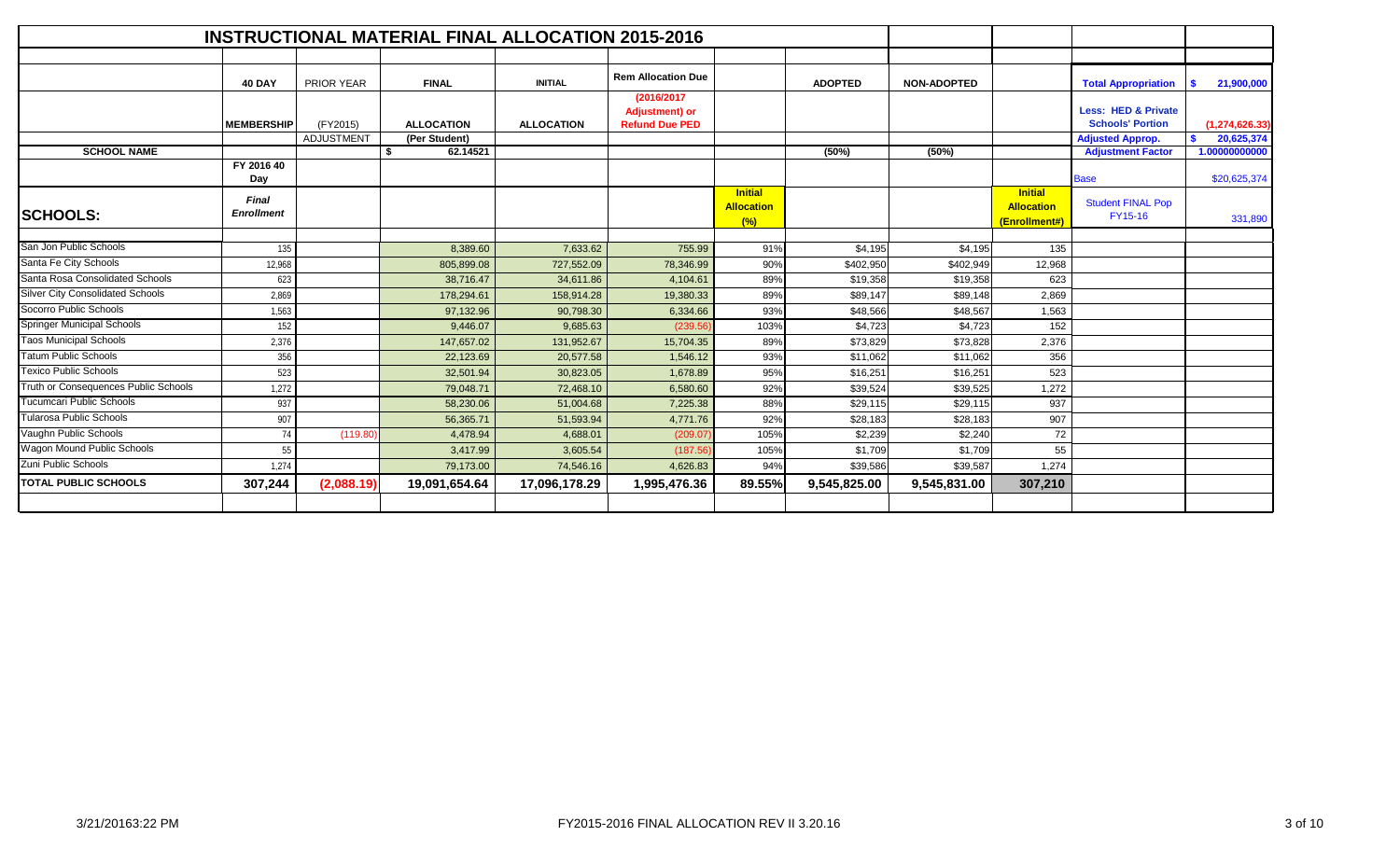|                                                        |                            |             | <b>INSTRUCTIONAL MATERIAL FINAL ALLOCATION 2015-2016</b> |                      |                                                               |                                            |                    |                    |                                                      |                                                           |                  |
|--------------------------------------------------------|----------------------------|-------------|----------------------------------------------------------|----------------------|---------------------------------------------------------------|--------------------------------------------|--------------------|--------------------|------------------------------------------------------|-----------------------------------------------------------|------------------|
|                                                        |                            |             |                                                          |                      |                                                               |                                            |                    |                    |                                                      |                                                           |                  |
|                                                        | <b>40 DAY</b>              | PRIOR YEAR  | <b>FINAL</b>                                             | <b>INITIAL</b>       | <b>Rem Allocation Due</b>                                     |                                            | <b>ADOPTED</b>     | <b>NON-ADOPTED</b> |                                                      | <b>Total Appropriation</b>                                | 21,900,000<br>s. |
|                                                        | <b>MEMBERSHIP</b>          | (FY2015)    | <b>ALLOCATION</b>                                        | <b>ALLOCATION</b>    | (2016/2017)<br><b>Adjustment) or</b><br><b>Refund Due PED</b> |                                            |                    |                    |                                                      | <b>Less: HED &amp; Private</b><br><b>Schools' Portion</b> | (1, 274, 626.33) |
|                                                        |                            | ADJUSTMENT  | (Per Student)                                            |                      |                                                               |                                            |                    |                    |                                                      | <b>Adjusted Approp.</b>                                   | 20,625,374<br>\$ |
| <b>SCHOOL NAME</b>                                     |                            |             | \$<br>62.14521                                           |                      |                                                               |                                            | (50%)              | (50%)              |                                                      | <b>Adjustment Factor</b>                                  | 1.00000000000    |
|                                                        | FY 2016 40<br>Day          |             |                                                          |                      |                                                               |                                            |                    |                    |                                                      | <b>Base</b>                                               | \$20,625,374     |
| <b>SCHOOLS:</b>                                        | Final<br><b>Enrollment</b> |             |                                                          |                      |                                                               | <b>Initial</b><br><b>Allocation</b><br>(%) |                    |                    | <b>Initial</b><br><b>Allocation</b><br>(Enrollment#) | <b>Student FINAL Pop</b><br>FY15-16                       | 331,890          |
| <b>CHARTER SCHOOLS:</b>                                |                            |             |                                                          |                      |                                                               |                                            |                    |                    |                                                      |                                                           |                  |
| Academy for Tech & Classics                            | 364                        |             | 22,620.86                                                | 19,955.10            | 2,665.76                                                      | 88%                                        | \$11,310           | \$11,311           | 364                                                  |                                                           |                  |
| Academy of Trades & Tech. (Youth Build)                |                            |             |                                                          |                      |                                                               |                                            |                    |                    |                                                      |                                                           |                  |
|                                                        | 151                        |             | 9,383.93                                                 | 6,306.03             | 3,077.89                                                      | 67%                                        | \$4,692            | \$4,692            | 151                                                  |                                                           |                  |
| Alb. Inst. For Math (High Tech High)                   | 359                        |             | 22,310.13                                                | 20,411.63            | 1,898.50                                                      | 91%                                        | \$11,155           | \$11,155           | 359                                                  |                                                           |                  |
| Albuquerque School of Excellence                       | 313                        |             | 19,451.45                                                | 17,096.67            | 2,354.79                                                      | 88%                                        | \$9,726            | \$9,725            | 313                                                  |                                                           |                  |
| Alb. Talent Dev. Secondary                             | 180                        |             | 11,186.14                                                | 9,459.05             | 1,727.09                                                      | 85%                                        | \$5,593            | \$5,593            | 180                                                  |                                                           |                  |
| Aldo Leopold                                           | 135                        |             | 8,389.60                                                 | 8,076.15             | 313.46                                                        | 96%                                        | \$4,195            | \$4,195            | $\overline{135}$                                     |                                                           |                  |
| Alma D' Arte                                           | 193<br>317                 |             | 11,994.03                                                | 11,049.90            | 944.13<br>3,089.21                                            | 92%<br>84%                                 | \$5,997            | \$5,997            | 193<br>317                                           |                                                           |                  |
| Amy Biehl Charter High School<br>Anansi Charter School |                            |             | 19,700.03                                                | 16,610.82            |                                                               |                                            | \$9,850            | \$9,850            |                                                      |                                                           |                  |
| <b>Anthony Charter School</b>                          | 159<br>77                  |             | 9,881.09<br>4,785.18                                     | 7,744.25<br>3,872.12 | 2,136.84<br>913.06                                            | 78%<br>81%                                 | \$4,941<br>\$2,393 | \$4,940<br>\$2,392 | 159<br>77                                            |                                                           |                  |
| Bataan Military Academy                                | 61                         | (955.36)    | 2,835.50                                                 | 3,025.35             | (189.8)                                                       | 107%                                       | \$1,418            | \$1,418            | 46                                                   |                                                           |                  |
| Cariños de los Ninos                                   | 106                        | (4,052.54)  | 2,534.85                                                 | 2,485.96             | 48.88                                                         | 98%                                        | \$1,267            | \$1,268            | 41                                                   |                                                           |                  |
| Cesar Chavez (Albq.)                                   | 204                        |             | 12,677.62                                                | 11,235.16            | 1,442.46                                                      | 89%                                        | \$6,339            | \$6,339            | 204                                                  |                                                           |                  |
| Cesar Chavez (Deming)                                  | 116                        | (926.17)    | 6,282.68                                                 | 5,540.44             | 742.23                                                        | 88%                                        | \$3,141            | \$3,142            | 101                                                  |                                                           |                  |
| <b>Christine Duncan</b>                                | 232                        |             | 14,417.69                                                | 12,667.38            | 1,750.31                                                      | 88%                                        | \$7,209            | \$7,209            | 232                                                  |                                                           |                  |
| Cien Aguas International School                        | 372                        |             | 23,118.02                                                | 19,415.94            | 3,702.08                                                      | 84%                                        | \$11,559           | \$11,559           | 372                                                  |                                                           |                  |
| Coral Community Center (ABQ)                           | 179                        |             | 11,123.99                                                | 7,965.51             | 3,158.48                                                      | 72%                                        | \$5,562            | \$5,562            | 179                                                  |                                                           |                  |
| <b>Corrales International School</b>                   | 261                        |             | 16,219.90                                                | 14,050.28            | 2,169.62                                                      | 87%                                        | \$8,110            | \$8,110            | 261                                                  |                                                           |                  |
| <b>Cottonwood Charter School</b>                       | 170                        |             | 10,564.69                                                | 9,344.42             | 1,220.27                                                      | 88%                                        | \$5,282            | \$5,283            | 170                                                  |                                                           |                  |
| Cottonwood Classical Prep                              | 710                        |             | 44,123.10                                                | 36,729.87            | 7,393.23                                                      | 83%                                        | \$22,062           | \$22,061           | 710                                                  |                                                           |                  |
| Creative Education Preparatory #1                      | 200                        |             | 12,429.04                                                | 9,757.63             | 2,671.41                                                      | 79%                                        | \$6,215            | \$6,214            | 200                                                  |                                                           |                  |
| Gil H. Sena High School (Creative Prep #2)             | 179                        |             | 11,123.99                                                | 10,263.47            | 860.52                                                        | 92%                                        | \$5,562            | \$5,562            | 179                                                  |                                                           |                  |
| Digital Arts & Tech. (Alb. Charter Voc.)               | 302                        |             | 18,767.85                                                | 17,298.61            | 1,469.24                                                      | 92%                                        | \$9,384            | \$9,384            | 302                                                  |                                                           |                  |
| Dzit Dit Lool School of Empowerment &                  |                            |             |                                                          |                      |                                                               |                                            |                    |                    |                                                      |                                                           |                  |
| Perserverance (DEAP)                                   | 23                         |             | 1,429.34                                                 | 2,212.64             | (783.30)                                                      | 155%                                       | \$715              | \$714              | 23                                                   |                                                           |                  |
| Dream Dine'                                            | 32                         |             | 1,988.65                                                 | 739.74               | 1,248.91                                                      | 37%                                        | \$994              | \$995              | 32                                                   |                                                           |                  |
| East Mountain Charter High School                      | 360                        |             | 22.372.28                                                | 20,235.68            | 2,136.59                                                      | 90%                                        | \$11,186           | \$11,186           | 360                                                  |                                                           |                  |
| El Camino Rael (Horizon Academy South)                 | 313                        |             | 19,451.45                                                | 18,937.41            | 514.04                                                        | 97%                                        | \$9,726            | \$9,725            | 313                                                  |                                                           |                  |
| <b>Estancia Valley Classical Academy</b>               |                            |             |                                                          |                      |                                                               |                                            |                    |                    |                                                      |                                                           |                  |
| (Estancia/Moriarty)                                    | 423                        |             | 26,287.42                                                | 22,403.01            | 3,884.42                                                      | 85%                                        | \$13,144           | \$13,143           | 423                                                  |                                                           |                  |
| Explore Academy                                        | 199                        |             | 12,366.90                                                | 7,939.09             | 4,427.80                                                      | 64%                                        | \$6,183            | \$6,184            | 199                                                  |                                                           |                  |
| Gordon Bernal Charter                                  | 367                        | (6, 523.38) | 16,283.91                                                | 14,459.79            | 1,824.13                                                      | 89%                                        | \$8,142            | \$8,142            | 262                                                  |                                                           |                  |
| Health and Leadership High School (APS)                | 144                        |             | 8,948.91                                                 | 4,796.50             | 4,152.41                                                      | 54%                                        | \$4,474            | \$4,475            | 144                                                  |                                                           |                  |
| <b>Health Sciences Academy</b>                         | $\overline{0}$             |             | 0.00                                                     | 10,056.84            | (10,056.8)                                                    | 0%                                         | \$0                | \$0                | $\mathbf 0$                                          |                                                           |                  |
| Horizon Academy West                                   | 435                        |             | 27,033.17                                                | 25,399.44            | 1,633.72                                                      | 94%                                        | \$13,517           | \$13,516           | 435                                                  |                                                           |                  |
| International School Mesa Del Sol                      | 275                        | (2,982.87)  | 14,107.06                                                | 9,280.56             | 4,826.50                                                      | 66%                                        | \$7,054            | \$7,053            | 227                                                  |                                                           |                  |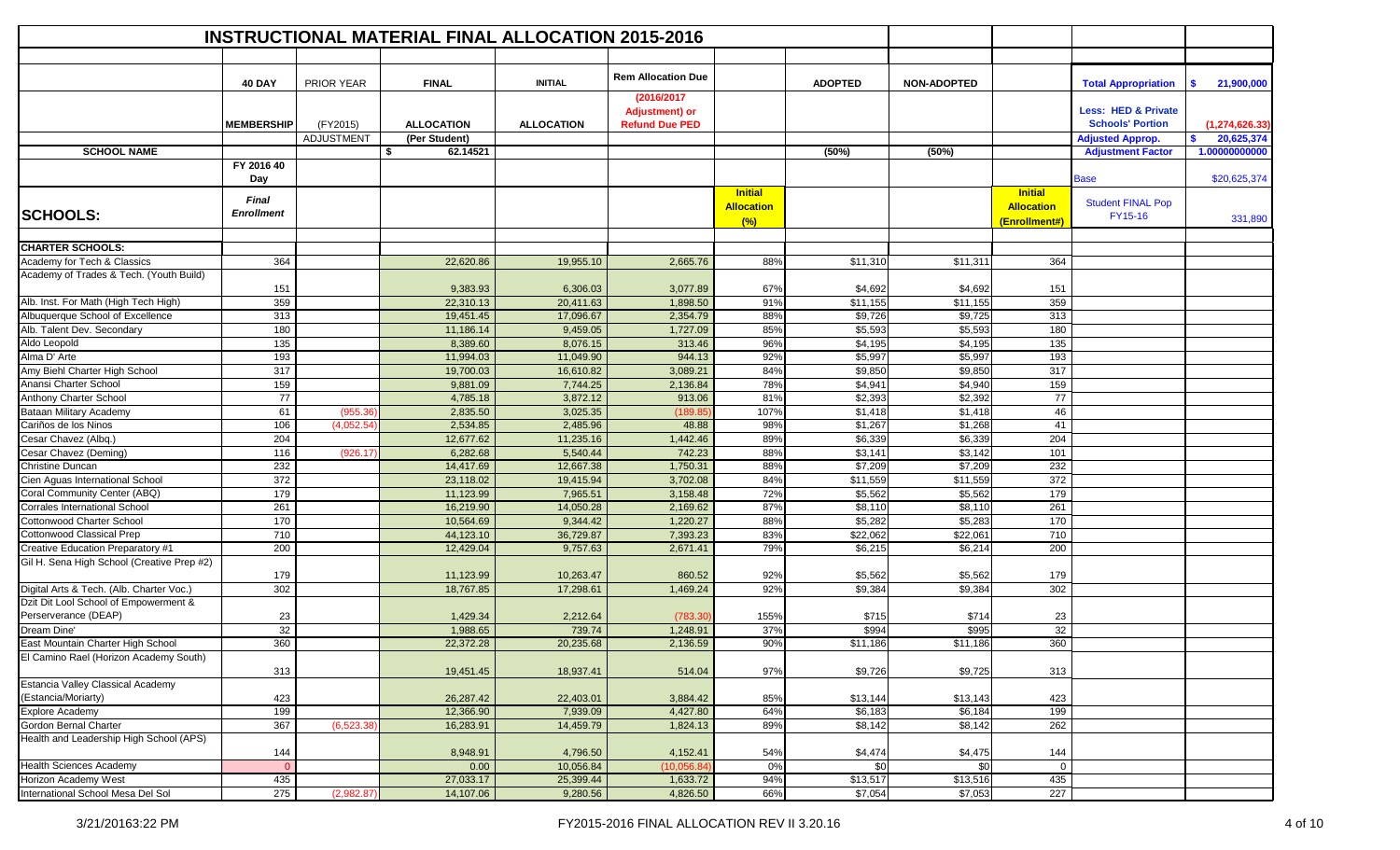|                                                                                         |                                          |                   | <b>INSTRUCTIONAL MATERIAL FINAL ALLOCATION 2015-2016</b> |                   |                                                               |                                            |                |                    |                                                      |                                                           |                         |
|-----------------------------------------------------------------------------------------|------------------------------------------|-------------------|----------------------------------------------------------|-------------------|---------------------------------------------------------------|--------------------------------------------|----------------|--------------------|------------------------------------------------------|-----------------------------------------------------------|-------------------------|
|                                                                                         |                                          |                   |                                                          |                   |                                                               |                                            |                |                    |                                                      |                                                           |                         |
|                                                                                         | <b>40 DAY</b>                            | <b>PRIOR YEAR</b> | <b>FINAL</b>                                             | <b>INITIAL</b>    | <b>Rem Allocation Due</b>                                     |                                            | <b>ADOPTED</b> | <b>NON-ADOPTED</b> |                                                      | <b>Total Appropriation</b>                                | 21,900,000<br>S.        |
|                                                                                         | <b>MEMBERSHIP</b>                        | (FY2015)          | <b>ALLOCATION</b>                                        | <b>ALLOCATION</b> | (2016/2017)<br><b>Adjustment) or</b><br><b>Refund Due PED</b> |                                            |                |                    |                                                      | <b>Less: HED &amp; Private</b><br><b>Schools' Portion</b> | (1, 274, 626.33)        |
|                                                                                         |                                          | <b>ADJUSTMENT</b> | (Per Student)                                            |                   |                                                               |                                            |                |                    |                                                      | <b>Adjusted Approp.</b>                                   | 20,625,374<br>\$.       |
| <b>SCHOOL NAME</b>                                                                      |                                          |                   | \$<br>62.14521                                           |                   |                                                               |                                            | (50%)          | (50%)              |                                                      | <b>Adjustment Factor</b>                                  | 1.00000000000           |
|                                                                                         | FY 2016 40                               |                   |                                                          |                   |                                                               |                                            |                |                    |                                                      |                                                           |                         |
| <b>SCHOOLS:</b>                                                                         | Day<br><b>Final</b><br><b>Enrollment</b> |                   |                                                          |                   |                                                               | <b>Initial</b><br><b>Allocation</b><br>(%) |                |                    | <b>Initial</b><br><b>Allocation</b><br>(Enrollment#) | Base<br><b>Student FINAL Pop</b><br>FY15-16               | \$20,625,374<br>331,890 |
| Jefferson Montessori                                                                    | 177                                      |                   |                                                          |                   |                                                               | 94%                                        |                |                    | 177                                                  |                                                           |                         |
| J Paul Taylor Academy (Las Cruces-K-6)                                                  |                                          |                   | 10,999.70                                                | 10,361.42         | 638.28                                                        |                                            | \$5,500        | \$5,500            |                                                      |                                                           |                         |
|                                                                                         | 199                                      |                   | 12,366.90                                                | 10,548.05         | 1,818.84                                                      | 85%                                        | \$6,183        | \$6,184            | 199                                                  |                                                           |                         |
| La Academia de Esperanza                                                                | 383                                      |                   | 23,801.62                                                | 20,197.05         | 3,604.57                                                      | 85%                                        | \$11,901       | \$11,901           | 383                                                  |                                                           |                         |
| La Academia Dolores Huerta                                                              | 164                                      |                   | 10,191.81                                                | 9,127.15          | 1,064.66                                                      | 90%                                        | \$5,096        | \$5,096            | 164                                                  |                                                           |                         |
| La Jicarita Community School (Penasco)                                                  | 22                                       |                   | 1,367.19                                                 | 2,198.64          | (831.49)                                                      | 161%                                       | \$684          | \$683              | 22                                                   |                                                           |                         |
| La Luz del Monte (Southwest Intermediate<br>Learning)                                   | 112                                      |                   | 6,960.26                                                 | 6,015.45          | 944.81                                                        | 86%                                        | \$3,480        | \$3,480            | 112                                                  |                                                           |                         |
| La Promesa                                                                              | 370                                      |                   | 22,993.73                                                | 20,743.53         | 2,250.20                                                      | 90%                                        | \$11,497       | \$11,497           | 370                                                  |                                                           |                         |
| La Resolana Leadership                                                                  | 69                                       |                   | 4,288.02                                                 | 4,978.45          | (690.43)                                                      | 116%                                       | \$2,144        | \$2,144            | 69                                                   |                                                           |                         |
| La Tierra Montessori School of Arts &<br>Sciences (Espanola)                            | 119                                      |                   | 7,395.28                                                 | 5,255.03          | 2,140.25                                                      | 71%                                        | \$3,698        | \$3,697            | 119                                                  |                                                           |                         |
| Las Montanas Charter                                                                    | 159                                      | (6.66)            | 9,874.43                                                 | 9,636.29          | 238.14                                                        | 98%                                        | \$4,937        | \$4,937            | 159                                                  |                                                           |                         |
| Lindrith Area Heritage                                                                  | 22                                       |                   | 1,367.19                                                 | 1,266.27          | 100.93                                                        | 93%                                        | \$684          | \$683              | 22                                                   |                                                           |                         |
| Los Puentes                                                                             | 188                                      |                   | 11,683.30                                                | 11,167.85         | 515.45                                                        | 96%                                        | \$5,842        | \$5,841            | 188                                                  |                                                           |                         |
| McCurdy School (Espanola)                                                               | 521                                      |                   | 32,377.65                                                | 29,226.88         | 3,150.77                                                      | 90%                                        | \$16,189       | \$16,189           | 521                                                  |                                                           |                         |
| Media Arts Collaborative                                                                | 259                                      |                   | 16,095.61                                                | 12,722.70         | 3,372.91                                                      | 79%                                        | \$8,048        | \$8,048            | 259                                                  |                                                           |                         |
| Middle College                                                                          | 71                                       |                   | 4,412.31                                                 | 3,892.12          | 520.19                                                        | 88%                                        | \$2,206        | \$2,206            | 71                                                   |                                                           |                         |
| Mission Acheivement (ABQ)                                                               | 615                                      |                   | 38,219.30                                                | 21,683.90         | 16,535.40                                                     | 57%                                        | \$19,110       | \$19,109           | 615                                                  |                                                           |                         |
| Monte del Sol                                                                           | 359                                      |                   | 22,310.13                                                | 19,756.47         | 2,553.66                                                      | 89%                                        | \$11,155       | \$11,155           | 359                                                  |                                                           |                         |
| Montessori Elementary                                                                   | 409                                      |                   | 25,417.39                                                | 21,633.27         | 3,784.12                                                      | 85%                                        | \$12,709       | \$12,708           | 409                                                  |                                                           |                         |
| Montessori of the Rio Grande                                                            | 217                                      |                   | 13,485.51                                                | 12,039.59         | 1,445.92                                                      | 89%                                        | \$6,743        | \$6,743            | 217                                                  |                                                           |                         |
| Moreno Valley                                                                           | 70                                       |                   | 4,350.16                                                 | 4,126.71          | 223.46                                                        | 95%                                        | \$2,175        | \$2,175            | 70                                                   |                                                           |                         |
| Mosaic Academy                                                                          | 180                                      |                   | 11,186.14                                                | 9,958.89          | 1,227.25                                                      | 89%                                        | \$5,593        | \$5,593            | 180                                                  |                                                           |                         |
| Mountain Mahogany                                                                       | 203                                      |                   | 12,615.48                                                | 11,397.11         | 1,218.37                                                      | 90%                                        | \$6,308        | \$6,307            | 203                                                  |                                                           |                         |
| Native American Community                                                               | 375                                      |                   | 23,304.45                                                | 20,844.16         | 2,460.30                                                      | 89%                                        | \$11,652       | \$11,652           | 375                                                  |                                                           |                         |
| New Mexico International School                                                         | 219                                      |                   | 13,609.80                                                | 11,450.43         | 2,159.37                                                      | 84%                                        | \$6,805        | \$6,805            | 219                                                  |                                                           |                         |
| New Mexico School for Architecture, Const.<br>& Engineering (ACE Leadership High School | 376                                      |                   | 23,366.60                                                | 18,586.20         | 4,780.40                                                      | 80%                                        | \$11,683       | \$11,684           | 376                                                  |                                                           |                         |
| New Mexico Connections Academy (Santa<br>Fe)                                            | 1,104                                    |                   | 68,608.31                                                | 43,810.33         | 24,797.98                                                     | 64%                                        | \$34,304       | \$34,304           | 1,104                                                |                                                           |                         |
| New Mexico School for the Arts                                                          | 210                                      |                   | 13,050.49                                                | 10,841.95         | 2,208.54                                                      | 83%                                        | \$6,525        | \$6,525            | 210                                                  |                                                           |                         |
| New Mexico Virtual Academy (Farmington)                                                 |                                          |                   |                                                          |                   |                                                               |                                            |                |                    |                                                      |                                                           |                         |
| Alice King Community (North Alb. Comm. Co-                                              | 499                                      |                   | 31,010.46                                                | 29,408.20         | 1,602.26                                                      | 95%                                        | \$15,505       | \$15,505           | 499                                                  |                                                           |                         |
| op)                                                                                     | 333                                      |                   | 20,694.35                                                | 18,505.57         | 2,188.79                                                      | 89%                                        | \$10,347       | \$10,347           | 333                                                  |                                                           |                         |
| North Valley Academy                                                                    | 461                                      |                   | 28,648.94                                                | 26,736.35         | 1,912.60                                                      | 93%                                        | \$14,324       | \$14,325           | 461                                                  |                                                           |                         |
| <b>Nuestos Valores</b>                                                                  | 129                                      |                   | 8,016.73                                                 | 6,748.56          | 1,268.17                                                      | 84%                                        | \$4,008        | \$4,009            | 129                                                  |                                                           |                         |
| Pub. Acad. For Performing Arts                                                          | 380                                      |                   | 23,615.18                                                | 20,360.31         | 3,254.87                                                      | 86%                                        | \$11,808       | \$11,807           | 380                                                  |                                                           |                         |
| <b>Red River Valley</b>                                                                 | 77                                       |                   | 4,785.18                                                 | 4,701.87          | 83.32                                                         | 98%                                        | \$2,393        | \$2,392            | 77                                                   |                                                           |                         |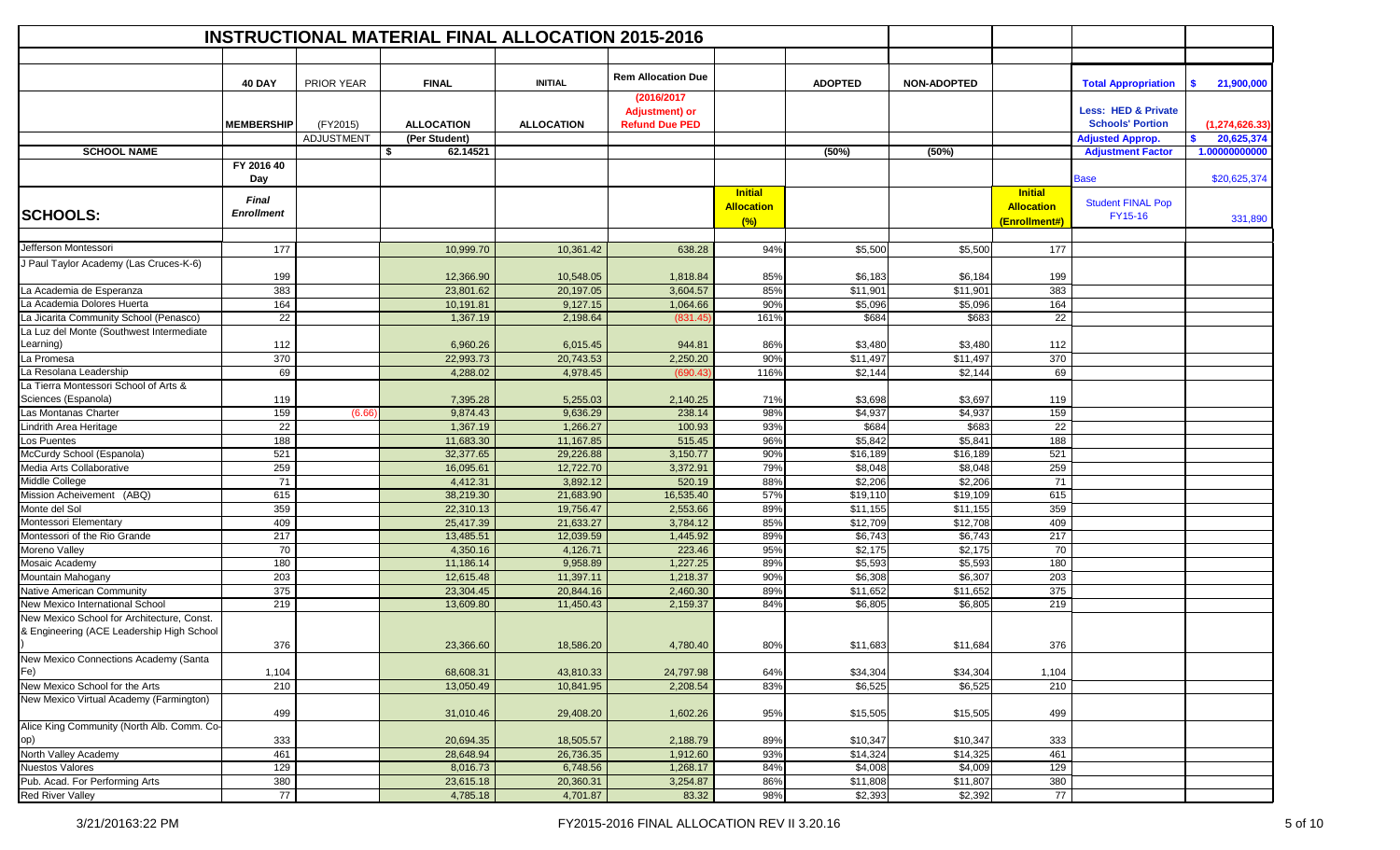|                                                                              |                            |                   | <b>INSTRUCTIONAL MATERIAL FINAL ALLOCATION 2015-2016</b> |                      |                           |                                            |                    |                    |                                                      |                                     |                        |
|------------------------------------------------------------------------------|----------------------------|-------------------|----------------------------------------------------------|----------------------|---------------------------|--------------------------------------------|--------------------|--------------------|------------------------------------------------------|-------------------------------------|------------------------|
|                                                                              |                            |                   |                                                          |                      |                           |                                            |                    |                    |                                                      |                                     |                        |
|                                                                              | <b>40 DAY</b>              | PRIOR YEAR        | <b>FINAL</b>                                             | <b>INITIAL</b>       | <b>Rem Allocation Due</b> |                                            | <b>ADOPTED</b>     | <b>NON-ADOPTED</b> |                                                      | <b>Total Appropriation</b>          | <b>S</b><br>21,900,000 |
|                                                                              |                            |                   |                                                          |                      | (2016/2017)               |                                            |                    |                    |                                                      |                                     |                        |
|                                                                              |                            |                   |                                                          |                      | <b>Adjustment) or</b>     |                                            |                    |                    |                                                      | <b>Less: HED &amp; Private</b>      |                        |
|                                                                              | <b>MEMBERSHIP</b>          | (FY2015)          | <b>ALLOCATION</b>                                        | <b>ALLOCATION</b>    | <b>Refund Due PED</b>     |                                            |                    |                    |                                                      | <b>Schools' Portion</b>             | (1, 274, 626.33)       |
|                                                                              |                            | <b>ADJUSTMENT</b> | (Per Student)                                            |                      |                           |                                            |                    |                    |                                                      | <b>Adjusted Approp.</b>             | 20,625,374<br>s.       |
| <b>SCHOOL NAME</b>                                                           |                            |                   | \$<br>62.14521                                           |                      |                           |                                            | (50%)              | (50%)              |                                                      | <b>Adjustment Factor</b>            | 1.00000000000          |
|                                                                              | FY 2016 40<br>Day          |                   |                                                          |                      |                           |                                            |                    |                    |                                                      | <b>Base</b>                         | \$20,625,374           |
| <b>SCHOOLS:</b>                                                              | Final<br><b>Enrollment</b> |                   |                                                          |                      |                           | <b>Initial</b><br><b>Allocation</b><br>(%) |                    |                    | <b>Initial</b><br><b>Allocation</b><br>(Enrollment#) | <b>Student FINAL Pop</b><br>FY15-16 | 331,890                |
|                                                                              |                            |                   |                                                          |                      |                           |                                            |                    |                    |                                                      |                                     |                        |
| Rio Gallinas Charter School                                                  | 83                         |                   | 5,158.05                                                 | 5,594.92             | (436.87)                  | 108%                                       | \$2,579            | \$2,579            | 83                                                   |                                     |                        |
| Robert F. Kennedy                                                            | 283                        |                   | 17,587.09                                                | 14,824.71            | 2,762.39                  | 84%                                        | \$8,794            | \$8,793            | 283                                                  |                                     |                        |
| Roots and Wings                                                              | 52                         |                   | 3,231.55                                                 | 2,305.27             | 926.28                    | 71%                                        | \$1,616            | \$1,616            | 52                                                   |                                     |                        |
| S.I.A. Tech (Abq Charter Academy)<br>Sandoval Academy of Bilingual Education | 261                        |                   | 16,219.90                                                | 14,990.65            | 1,229.25                  | 92%                                        | \$8,110            | \$8,110            | 261                                                  |                                     |                        |
| (SABE)                                                                       | 42                         |                   | 2,610.10                                                 | 6,637.93             | (4,027.83)                | 254%                                       | \$1,305            | \$1,305            | 42                                                   |                                     |                        |
| Sage Montessori Charter School (ABQ)                                         | 175                        |                   | 10,875.41                                                | 13,441.80            | (2,566)                   | 124%                                       | \$5,438            | \$5,437            | 175                                                  |                                     |                        |
| San Diego Riverside                                                          | 93                         |                   | 5,779.50                                                 | 5,029.76             | 749.74                    | 87%                                        | \$2,890            | \$2,890            | 93                                                   |                                     |                        |
| School of Dreams Academy                                                     | 377                        |                   | 23,428.74                                                | 20,909.47            | 2,519.27                  | 89%                                        | \$11,714           | \$11,715           | 377                                                  |                                     |                        |
| Sidney Gutierrez                                                             | 65                         |                   | 4,039.44                                                 | 3,536.23             | 503.21                    | 88%                                        | \$2,020            | \$2,019            | 65                                                   |                                     |                        |
| South Valley Academy                                                         | 592                        |                   | 36,789.96                                                | 25,445.39            | 11,344.57                 | 69%                                        | \$18,395           | \$18,395           | 592                                                  |                                     |                        |
| South Valley Preparatory School                                              | 143                        |                   | 8,886.76                                                 | 8,532.67             | 354.09                    | 96%                                        | \$4,443            | \$4,444            | 143                                                  |                                     |                        |
| SW Aeronautics, Mathematics & Science                                        |                            |                   |                                                          |                      |                           |                                            |                    |                    |                                                      |                                     |                        |
| (ABQ)                                                                        | 273                        |                   | 16,965.64                                                | 15,811.08            | 1,154.56                  | 93%                                        | \$8,483            | \$8,483            | 273                                                  |                                     |                        |
| Southwest Primary                                                            | 102                        |                   | 6,338.81                                                 | 5,810.19             | 528.62                    | 92%                                        | \$3,169            | \$3,170            | 102                                                  |                                     |                        |
| Southwest Secondary                                                          | 272                        |                   | 16,903.50                                                | 14,482.13            | 2,421.37                  | 86%                                        | \$8,452            | \$8,451            | 272                                                  |                                     |                        |
| Taos Academy                                                                 | 226                        |                   | 14,044.82                                                | 11,505.74            | 2,539.08                  | 82%                                        | \$7,022            | \$7,023            | 226                                                  |                                     |                        |
| Taos Integrated School of the Arts                                           | 151                        |                   | 9,383.93                                                 | 9,293.10             | 90.83                     | 99%                                        | \$4,692            | \$4,692            | 151                                                  |                                     |                        |
| <b>Taos International School</b>                                             | 111                        |                   | 6,898.12                                                 | 3,138.96             | 3,759.15                  | 46%                                        | \$3,449            | \$3,449            | 111                                                  |                                     |                        |
| <b>Taos Municipal Charter</b>                                                | 213                        |                   | 13,236.93                                                | 11,780.32            | 1,456.61                  | 89%                                        | \$6,618            | \$6,619            | 213                                                  |                                     |                        |
| Technology Leadership High School                                            | 79                         |                   | 4,909.47                                                 | 4,978.45             | (68.97)                   | 101%                                       | \$2,455            | \$2,454            | 79                                                   |                                     |                        |
| The Albuquerque Sign Language Academy                                        | 97                         |                   | 6,028.09                                                 | 5,199.71             | 828.37                    | 86%                                        | \$3,014            | \$3,014            | 97                                                   |                                     |                        |
| The ASK Academy                                                              | 366                        |                   | 22,745.15                                                | 15,875.71            | 6,869.43                  | 70%                                        | \$11,373           | \$11,372           | 366                                                  |                                     |                        |
| The Great Academy                                                            | 236                        |                   | 14,666.27                                                | 9,875.58             | 4,790.69                  | 67%                                        | \$7,333            | \$7,333            | 236                                                  |                                     |                        |
| The Masters Program                                                          | 200                        |                   | 12,429.04                                                | 11,007.90            | 1,421.14                  | 89%                                        | \$6,215            | \$6,214            | 200                                                  |                                     |                        |
| The New America School (ABQ)                                                 | 436                        |                   | 27,095.31                                                | 22,317.69            | 4,777.62                  | 82%                                        | \$13,548           | \$13,547           | 436                                                  |                                     |                        |
| The New America School (Las Cruces)                                          | 332                        |                   | 20,632.21                                                | 18,033.04            | 2,599.17                  | 87%                                        | \$10,31            | \$10,316           | 332                                                  |                                     |                        |
| Tierra Adentro                                                               | 270                        |                   | 16,779.21                                                | 13,165.22            | 3,613.98                  | 78%                                        | \$8,390            | \$8,389            | 270                                                  |                                     |                        |
| Tierra Encatada (Charter School 37)                                          | 291                        |                   | 18,084.26                                                | 14,880.02            | 3,204.23                  | 82%                                        | \$9,042            | \$9,042            | 291                                                  |                                     |                        |
| Turquoise Trail                                                              | 459                        |                   | 28,524.65                                                | 25,552.02            | 2,972.63                  | 90%                                        | \$14,262           | \$14,263           | 459                                                  |                                     |                        |
| Twenty First Cent.                                                           | 260<br>172                 |                   | 16, 157. 75                                              | 13,020.59            | 3,137.16<br>2,225.62      | 81%                                        | \$8,079            | \$8,079            | 260<br>172                                           |                                     |                        |
| Uplift Community (Gallup)                                                    |                            |                   | 10,688.98                                                | 8,463.36<br>4,646.55 | 1,257.25                  | 79%                                        | \$5,344            | \$5,345<br>\$2,952 |                                                      |                                     |                        |
| Vista Grande<br>Walatowa                                                     | 95<br>51                   | (83.93)           | 5,903.79<br>3,085.48                                     | 2,991.77             | 93.71                     | 79%<br>97%                                 | \$2,952<br>\$1,543 | \$1,542            | 95<br>50                                             |                                     |                        |
| William W. & Joseph Dorn Community                                           | 45                         |                   | 2,796.53                                                 | 2,710.49             | 86.05                     | 97%                                        | \$1,398            | \$1,399            | 45                                                   |                                     |                        |
|                                                                              |                            |                   |                                                          |                      |                           |                                            |                    |                    |                                                      |                                     |                        |
| TOTAL CHARTER SCHOOLS                                                        | 23,865                     | (15,530.90)       | 1,467,564.53                                             | 1,252,537.62         | 215,026.91                | 85.35%                                     | 733,786.00         | 733,776.00         | 23,615                                               |                                     |                        |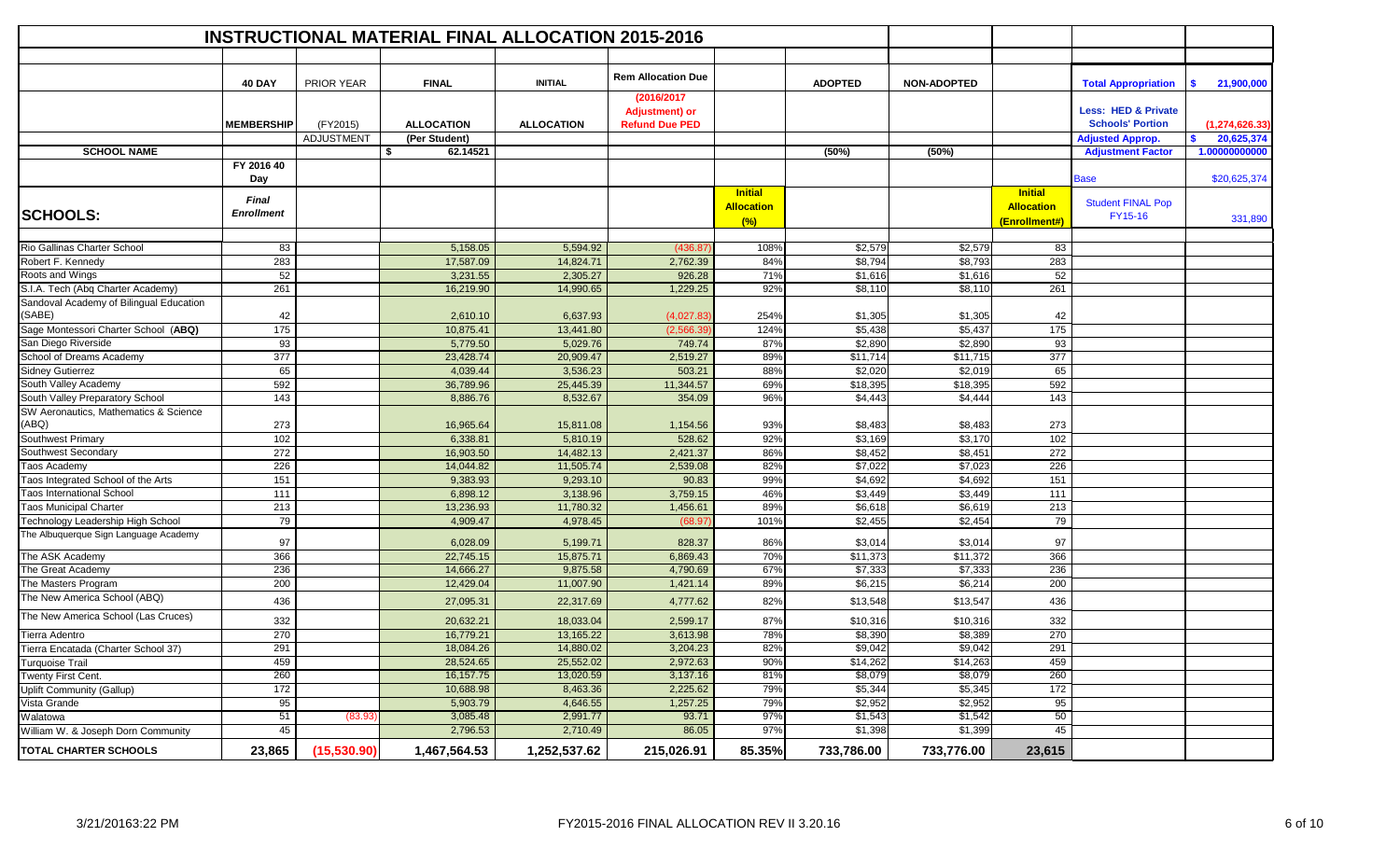|                                                                   |                            |                               | <b>INSTRUCTIONAL MATERIAL FINAL ALLOCATION 2015-2016</b> |                       |                                                               |                                            |                     |                      |                                                      |                                                                                      |                  |
|-------------------------------------------------------------------|----------------------------|-------------------------------|----------------------------------------------------------|-----------------------|---------------------------------------------------------------|--------------------------------------------|---------------------|----------------------|------------------------------------------------------|--------------------------------------------------------------------------------------|------------------|
|                                                                   |                            |                               |                                                          |                       |                                                               |                                            |                     |                      |                                                      |                                                                                      |                  |
|                                                                   | <b>40 DAY</b>              | <b>PRIOR YEAR</b>             | <b>FINAL</b>                                             | <b>INITIAL</b>        | <b>Rem Allocation Due</b>                                     |                                            | <b>ADOPTED</b>      | <b>NON-ADOPTED</b>   |                                                      | <b>Total Appropriation</b>                                                           | 21,900,000<br>S. |
|                                                                   | <b>MEMBERSHIP</b>          | (FY2015)<br><b>ADJUSTMENT</b> | <b>ALLOCATION</b><br>(Per Student)                       | <b>ALLOCATION</b>     | (2016/2017)<br><b>Adjustment) or</b><br><b>Refund Due PED</b> |                                            |                     |                      |                                                      | <b>Less: HED &amp; Private</b><br><b>Schools' Portion</b><br><b>Adjusted Approp.</b> | (1, 274, 626.33) |
|                                                                   |                            |                               |                                                          |                       |                                                               |                                            |                     |                      |                                                      |                                                                                      | 20,625,374<br>\$ |
| <b>SCHOOL NAME</b>                                                |                            |                               | Ŝ.<br>62.14521                                           |                       |                                                               |                                            | (50%)               | (50%)                |                                                      | <b>Adjustment Factor</b>                                                             | 1.00000000000    |
|                                                                   | FY 2016 40<br>Day          |                               |                                                          |                       |                                                               |                                            |                     |                      |                                                      | <b>Base</b>                                                                          | \$20,625,374     |
| <b>SCHOOLS:</b>                                                   | Final<br><b>Enrollment</b> |                               |                                                          |                       |                                                               | <b>Initial</b><br><b>Allocation</b><br>(%) |                     |                      | <b>Initial</b><br><b>Allocation</b><br>(Enrollment#) | <b>Student FINAL Pop</b><br>FY15-16                                                  | 331,890          |
| <b>PRIVATE SCHOOLS</b>                                            |                            |                               |                                                          |                       |                                                               |                                            |                     |                      |                                                      |                                                                                      |                  |
|                                                                   |                            |                               |                                                          |                       |                                                               |                                            | \$0                 | \$0                  |                                                      |                                                                                      |                  |
| Alamo Navajo Elem. & H.S.                                         | 270                        |                               | 15,102.60                                                | 15,102.60             | 0.00                                                          |                                            | \$7,551             | \$7,552              | 243                                                  |                                                                                      |                  |
| Albuquerque Academy                                               | 1,118                      |                               | 62,440.53                                                | 62,440.53             | 0.00                                                          |                                            | \$31,220            | \$31,221             | 1,005                                                |                                                                                      |                  |
| Albuquerque Christian School                                      | 123                        |                               | 7,600.92                                                 | 8,236.73              | 635.8                                                         |                                            | \$3,800             | \$3,801              | 122                                                  |                                                                                      |                  |
| All Saints Catholic School                                        | 64<br>407                  |                               | 3,599.54<br>22,854.85                                    | 3,599.54<br>22,854.85 | 0.00<br>0.00                                                  |                                            | \$1,800<br>\$11,427 | \$1,800<br>\$11,428  | 58<br>368                                            |                                                                                      |                  |
| Annunciation Elementary                                           | 221                        |                               | 12,964.59                                                | 12,964.59             |                                                               |                                            |                     |                      | 209                                                  |                                                                                      |                  |
| Atsa Biyaazh Community<br><b>Baca Community School</b>            | 309                        |                               | 18,041.67                                                | 18,041.67             | 0.00<br>0.00                                                  |                                            | \$6,482<br>\$9,021  | \$6,483<br>\$9,021   | 290                                                  |                                                                                      |                  |
|                                                                   |                            |                               |                                                          |                       |                                                               |                                            |                     |                      |                                                      |                                                                                      |                  |
| Beclabito Day School                                              | 41                         |                               | 2,533.64                                                 | 5,033.76              | (2,500.12)                                                    |                                            | \$1,267             | \$1,267              | 41                                                   |                                                                                      |                  |
| <b>Bosque Prepatory School</b>                                    | 505                        |                               | 29,046.94                                                | 29,046.94             | 0.00                                                          |                                            | \$14,523            | \$14,524             | 467                                                  |                                                                                      |                  |
| Calvary Chapel Christian (Belen-AKA Canon                         | 131                        |                               | 5,876.14                                                 | 5,876.14              | 0.00                                                          |                                            | \$2,938             | \$2,938              | 95                                                   |                                                                                      |                  |
| Calvary Christian Academy (Albq)                                  | 145                        |                               | 7,522.99                                                 | 7,522.99              | 0.00                                                          |                                            | \$3,761<br>\$402    | \$3,762              | 121                                                  |                                                                                      |                  |
| Calvary West Christian (La Union)<br>Canyoncito Montesorri School | 13<br>0                    |                               | 803.35                                                   | 977.69<br>756.42      | (174.3                                                        |                                            |                     | \$401<br>$\sqrt{50}$ | 13<br>$\mathbf 0$                                    |                                                                                      |                  |
| Chi Chil Tah/Jones Ranch                                          | $\mathbf{0}$               |                               | 0.00<br>0.00                                             | 7,107.46              | (756.4)<br>(7,107.46                                          |                                            | \$0<br>\$0          | \$0                  | $\mathbf 0$                                          |                                                                                      |                  |
| Christ Lutheran School                                            | 103                        |                               | 6,365.00                                                 | 6,705.24              | (340.2)                                                       |                                            | \$3,182             | \$3,183              | 102                                                  |                                                                                      |                  |
| Chuska (Chi'ooshgai Comm.) School                                 | 436                        |                               | 23,392.70                                                | 23,392.70             | 0.00                                                          |                                            | \$11,696            | \$11,697             | 376                                                  |                                                                                      |                  |
| <b>Clovis Christian Schools</b>                                   | 225                        |                               | 12,023.59                                                | 12,023.59             | 0.00                                                          |                                            | \$6,012             | \$6,012              | 193                                                  |                                                                                      |                  |
| College Heights Kindergarten                                      | $\mathbf{0}$               |                               | 0.00                                                     | 0.00                  | 0.00                                                          |                                            | \$0                 | \$0                  | $\mathbf 0$                                          |                                                                                      |                  |
| Congregation Albert Early Childhood                               | $\mathbf{0}$               |                               | 0.00                                                     | 0.00                  | 0.00                                                          |                                            | \$0                 | \$0                  | $\mathbf 0$                                          |                                                                                      |                  |
| Cottonwood Montessori School                                      | 94                         |                               | 5,808.83                                                 | 6,329.35              | 520.51                                                        |                                            | \$2,904             | \$2,905              | 93                                                   |                                                                                      |                  |
| <b>Cross of Hope Schools</b>                                      | $\overline{0}$             |                               | 0.00                                                     | 0.00                  | 0.00                                                          |                                            | \$0                 | \$0                  | $\mathbf{0}$                                         |                                                                                      |                  |
| Desert Academy                                                    | 183                        |                               | 11,172.53                                                | 11,172.53             | 0.00                                                          |                                            | \$5,586             | \$5,587              | 180                                                  |                                                                                      |                  |
| Desert Hills RTC                                                  | 25                         | (45.53)                       | 724.90                                                   | 724.90                | 0.00                                                          |                                            | \$362               | \$363                | 12                                                   |                                                                                      |                  |
| Desert Montessori                                                 | $\mathcal{O}$              |                               | 0.00                                                     | 0.00                  | 0.00                                                          |                                            | \$0                 | \$0                  | $\overline{0}$                                       |                                                                                      |                  |
| Dibe Yazhi Habitiin Olta', Inc.                                   | 167                        |                               | 9,237.78                                                 | 9,237.78              | 0.00                                                          |                                            | \$4,619             | \$4,619              | 149                                                  |                                                                                      |                  |
| DZILTH-NA-O-DITH-HLE School                                       | 166                        |                               | 8,935.84                                                 | 8,935.84              | 0.00                                                          |                                            | \$4,468             | \$4,468              | 144                                                  |                                                                                      |                  |
| Eastern Hills Christian Academy (aka                              | 187                        |                               | 11,555.87                                                | 11,994.22             | (438.35                                                       |                                            | \$5,778             | \$5,778              | 186                                                  |                                                                                      |                  |
| Evangel Christian Academy                                         | 124                        |                               | 6,623.19                                                 | 6,623.19              | 0.00                                                          |                                            | \$3,312             | \$3,311              | 107                                                  |                                                                                      |                  |
| Fr. James Hay Elementary School                                   | 43                         |                               | 1,606.17                                                 | 1,606.17              | 0.00                                                          |                                            | \$803               | \$803                | $\overline{26}$                                      |                                                                                      |                  |
| Gallup Catholic School                                            | 63                         |                               | 3,732.81                                                 | 3,732.81              | 0.00                                                          |                                            | \$1,866             | \$1,867              | 60                                                   |                                                                                      |                  |
| <b>Gallup Christian School</b>                                    | $\mathcal{O}$              |                               | 0.00                                                     | 0.00                  | 0.00                                                          |                                            | $\frac{1}{30}$      | \$0                  | $\mathbf 0$                                          |                                                                                      |                  |
| <b>Gateway Christian School</b>                                   | 266                        |                               | 13,396.49                                                | 13,396.49             | 0.00                                                          |                                            | \$6,698             | \$6,698              | 216                                                  |                                                                                      |                  |
| <b>Higher Ground Academy</b>                                      | $\mathcal{O}$              |                               | 0.00                                                     | 0.00                  | 0.00                                                          |                                            | \$0                 | \$0                  | $\mathbf 0$                                          |                                                                                      |                  |
| Holy Child Catholic School                                        | 52                         |                               | 3,097.70                                                 | 3,097.70              | 0.00                                                          |                                            | \$1,549             | \$1,549              | 50                                                   |                                                                                      |                  |
| Holy Cross School (SANTA CRUZ)                                    | 60                         |                               | 3,707.77                                                 | 4,598.55              | 890.78                                                        |                                            | \$1,854             | \$1,854              | 60                                                   |                                                                                      |                  |
| <b>Holy Ghost School</b>                                          | 183                        |                               | 10,731.32                                                | 10,731.32             | 0.00                                                          |                                            | \$5,366             | \$5,365              | 173                                                  |                                                                                      |                  |
| <b>Hope Connection School</b>                                     | 79                         |                               | 4,204.02                                                 | 4,204.02              | 0.00                                                          |                                            | \$2,102             | \$2,102              | 68                                                   |                                                                                      |                  |
| Immanuel Lutheran                                                 | 164                        |                               | 9,569.68                                                 | 9,569.68              | 0.00                                                          |                                            | \$4,785             | \$4,785              | 154                                                  |                                                                                      |                  |
| <b>Isleta Elementary School</b>                                   | $\mathbf{0}$               |                               | 0.00                                                     | 0.00                  | 0.00                                                          |                                            | \$0                 | \$0                  | $\mathbf 0$                                          |                                                                                      |                  |
| Jemez Day School                                                  | 156                        |                               | 8,250.09                                                 | 8,250.09              | 0.00                                                          |                                            | \$4,125             | \$4,125              | 133                                                  |                                                                                      |                  |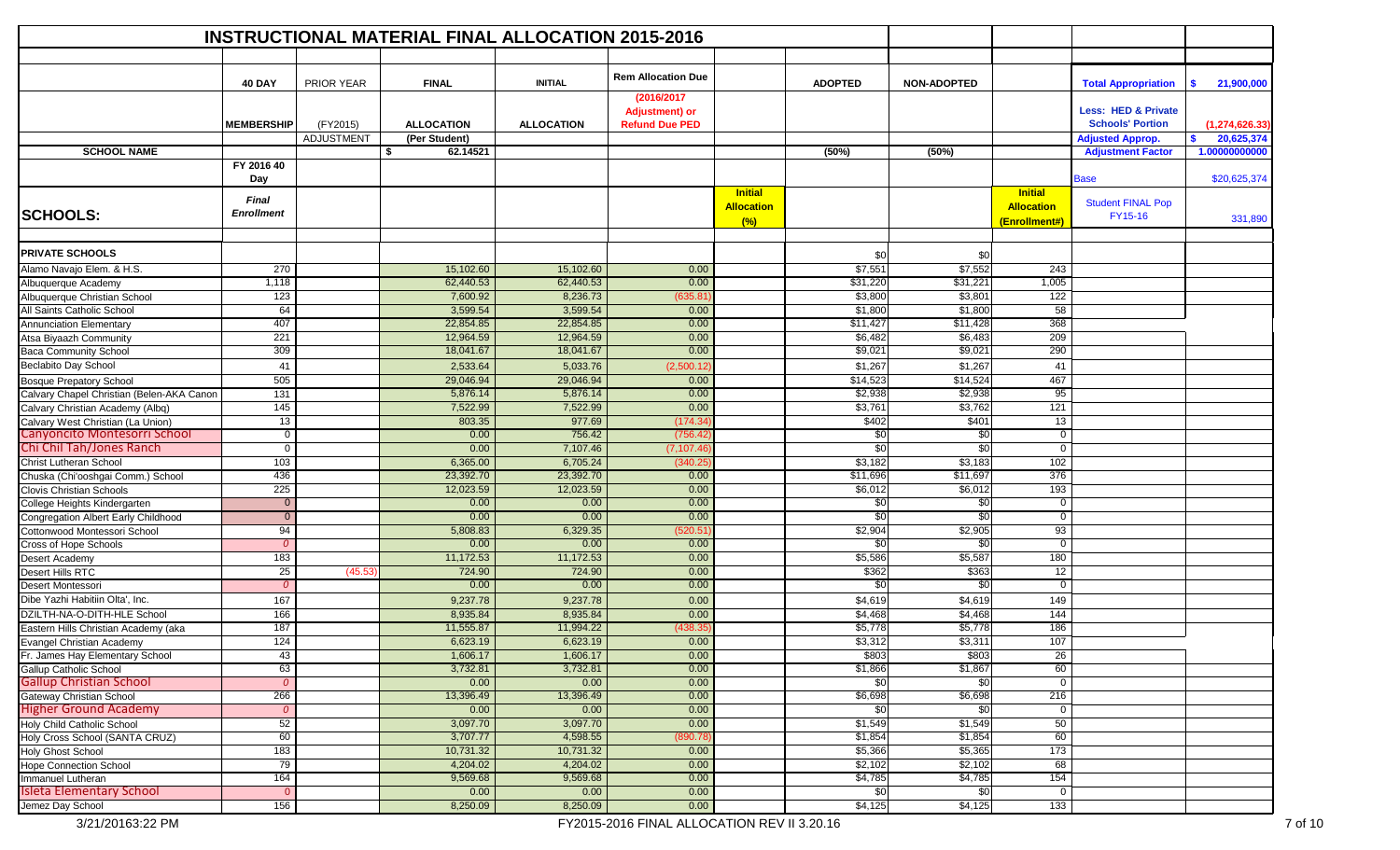|                                           |                            |            | <b>INSTRUCTIONAL MATERIAL FINAL ALLOCATION 2015-2016</b> |                   |                                     |                                            |                |                    |                                                      |                                     |                  |
|-------------------------------------------|----------------------------|------------|----------------------------------------------------------|-------------------|-------------------------------------|--------------------------------------------|----------------|--------------------|------------------------------------------------------|-------------------------------------|------------------|
|                                           |                            |            |                                                          |                   |                                     |                                            |                |                    |                                                      |                                     |                  |
|                                           | <b>40 DAY</b>              | PRIOR YEAR | <b>FINAL</b>                                             | <b>INITIAL</b>    | <b>Rem Allocation Due</b>           |                                            | <b>ADOPTED</b> | <b>NON-ADOPTED</b> |                                                      | <b>Total Appropriation</b>          | 21,900,000<br>s. |
|                                           |                            |            |                                                          |                   | (2016/2017<br><b>Adjustment) or</b> |                                            |                |                    |                                                      | <b>Less: HED &amp; Private</b>      |                  |
|                                           | <b>MEMBERSHIP</b>          | (FY2015)   | <b>ALLOCATION</b>                                        | <b>ALLOCATION</b> | <b>Refund Due PED</b>               |                                            |                |                    |                                                      | <b>Schools' Portion</b>             | (1, 274, 626.33) |
|                                           |                            | ADJUSTMENT | (Per Student)                                            |                   |                                     |                                            |                |                    |                                                      | <b>Adjusted Approp.</b>             | 20,625,374<br>s. |
| <b>SCHOOL NAME</b>                        |                            |            | \$<br>62.14521                                           |                   |                                     |                                            | (50%)          | (50%)              |                                                      | <b>Adjustment Factor</b>            | 1.00000000000    |
|                                           | FY 2016 40<br>Day          |            |                                                          |                   |                                     |                                            |                |                    |                                                      | <b>Base</b>                         | \$20,625,374     |
| <b>SCHOOLS:</b>                           | Final<br><b>Enrollment</b> |            |                                                          |                   |                                     | <b>Initial</b><br><b>Allocation</b><br>(%) |                |                    | <b>Initial</b><br><b>Allocation</b><br>(Enrollment#) | <b>Student FINAL Pop</b><br>FY15-16 | 331,890          |
| Laguna Elementary School                  | 141                        |            | 8,713.25                                                 | 9,053.47          | (340.22)                            |                                            | \$4,357        | \$4,356            | 140                                                  |                                     |                  |
| Laguna Middle School                      | 72                         |            | 4,449.32                                                 | 5,136.39          | (687.0)                             |                                            | \$2,225        | \$2,224            | 72                                                   |                                     |                  |
| Las Cruces Academy                        | $\Omega$                   |            | 0.00                                                     | 0.00              | 0.00                                |                                            | \$0            | \$0                | $\mathbf 0$                                          |                                     |                  |
| Las Cruces Catholic Schools               | 247                        |            | 12,533.43                                                | 12,533.43         | 0.00                                |                                            | \$6,267        | \$6,266            | 202                                                  |                                     |                  |
| Legacy Academy (Albq)                     | 196                        |            | 9,846.26                                                 | 9,846.26          | 0.00                                |                                            | \$4,923        | \$4,923            | 158                                                  |                                     |                  |
| Legacy Christian Academy (Alamogordo-     | 78                         |            | 4,409.92                                                 | 4,409.92          | 0.00                                |                                            | \$2,205        | \$2,205            | 71                                                   |                                     |                  |
| Manzano Christian School (T or C-Formerly | 37                         |            | 2,164.64                                                 | 2,164.64          | 0.00                                |                                            | \$1,082        | \$1,083            | 35                                                   |                                     |                  |
| Manzano Day School                        | 438                        |            | 24,017.17                                                | 24,017.17         | 0.00                                |                                            | \$12,009       | \$12,008           | 386                                                  |                                     |                  |
| <b>Mariano Lake Community</b>             | $\overline{0}$             |            | 0.00                                                     | 8,216.04          | (8, 216.04)                         |                                            | \$0            | \$0                | $\mathbf 0$                                          |                                     |                  |
| <b>Menaul School</b>                      | 185                        |            | 10,259.47                                                | 10,259.47         | 0.00                                |                                            | \$5,130        | \$5,129            | 165                                                  |                                     |                  |
| Mescalero Apache                          | 535                        |            | 26,541.61                                                | 26,541.61         | 0.00                                |                                            | \$13,271       | \$13,271           | 427                                                  |                                     |                  |
| Mesilla Valley Christian Schools          | 271                        |            | 16,479.50                                                | 16,479.50         | 0.00                                |                                            | \$8,240        | \$8,240            | 265                                                  |                                     |                  |
| Mountain View West                        | 60                         |            | 2,765.80                                                 | 2,765.80          | 0.00                                |                                            | \$1,383        | \$1,383            | 45                                                   |                                     |                  |
| Na'Neelzhiin Ji Olta'                     | 180                        |            | 9,665.31                                                 | 9,665.31          | 0.00                                |                                            | \$4,833        | \$4,832            | 156                                                  |                                     |                  |
| Navajo Preparatory School                 | 263                        |            | 14,184.91                                                | 14,184.91         | 0.00                                |                                            | \$7,092        | \$7,093            | 228                                                  |                                     |                  |
| Nenahnezad Community School (Bia) (B)     | 170                        |            | 9,706.31                                                 | 9,706.31          | 0.00                                |                                            | \$4,853        | \$4,853            | 156                                                  |                                     |                  |
| New Sunrise Regional Treatment Center     | $\overline{4}$             |            | 247.18                                                   | 608.48            | (361.29                             |                                            | \$124          | \$123              | $\overline{4}$                                       |                                     |                  |
| Ojo Encino Day School                     | 140                        |            | 8,651.45                                                 | 9,002.52          | (351.06)                            |                                            | \$4,326        | \$4,325            | 139                                                  |                                     |                  |
| Our Lady of Assumption                    | 154                        |            | 8,346.04                                                 | 8,346.04          | 0.00                                |                                            | \$4,173        | \$4,173            | 134                                                  |                                     |                  |
| Our Lady of Fatima                        | 121                        |            | 7,477.33                                                 | 7,510.99          | (33.66)                             |                                            | \$3,739        | \$3,738            | 120                                                  |                                     |                  |
| Pathways Academy                          | 24                         |            | 1,483.11                                                 | 1,659.48          | (176.3)                             |                                            | \$742          | \$741              | $\overline{24}$                                      |                                     |                  |
| Pinehill (Ramah Navajo)                   | 250                        |            | 14,712.07                                                | 14,712.07         | 0.00                                |                                            | \$7,356        | \$7,356            | 237                                                  |                                     |                  |
| Prince of Peace Lutheran                  | $\overline{26}$            |            | 1,426.22                                                 | 1,426.22          | 0.00                                |                                            | \$713          | \$713              | 23                                                   |                                     |                  |
| Pueblo Pintado Community School           | 261                        |            | 12,400.75                                                | 12,400.75         | 0.00                                |                                            | \$6,200        | \$6,201            | 200                                                  |                                     |                  |
| Queen of Heaven School                    | 83                         |            | 4,307.97                                                 | 4,307.97          | 0.00                                |                                            | \$2,154        | \$2,154            | 69                                                   |                                     |                  |
| Rehoboth Christian School                 | 469                        |            | 26,701.03                                                | 26,701.03         | 0.00                                |                                            | \$13,351       | \$13,350           | 430                                                  |                                     |                  |
| Rio Grande School                         | 127                        |            | 6,959.82                                                 | 6,959.82          | 0.00                                |                                            | \$3,480        | \$3,480            | 112                                                  |                                     |                  |
| Rock Christian Academy                    | $\Omega$                   |            | 0.00                                                     | 0.00              | 0.00                                |                                            | \$0            | \$0                | 0                                                    |                                     |                  |
| Salam Academy                             | 65                         |            | 3,338.28                                                 | 3,338.28          | 0.00                                |                                            | \$1,669        | \$1,669            | 54                                                   |                                     |                  |
| San Felipe Catholic School(ALB)           | 156                        | (259.51)   | 9,360.11                                                 | 9.360.11          | 0.00                                |                                            | \$4,680        | \$4,680            | 151                                                  |                                     |                  |
| San Felipe Pueblo Elementary School       | 299                        |            | 18,477.03                                                | 20,518.89         | (2,041.86)                          |                                            | \$9,239        | \$9,238            | 297                                                  |                                     |                  |
| San Ildelfonso                            | $\overline{24}$            |            | 1,324.59                                                 | 1,324.59          | 0.00                                |                                            | \$662          | \$663              | 21                                                   |                                     |                  |
| Sandia Preparatory School                 | 578                        |            | 32,933.69                                                | 32,933.69         | 0.00                                |                                            | \$16,467       | \$16,467           | 530                                                  |                                     |                  |
| Sanostee Day School                       | 59                         |            | 3,324.96                                                 | 3,324.96          | 0.00                                |                                            | \$1,662        | \$1,663            | 54                                                   |                                     |                  |
| Santa Clara Day School                    | 102                        |            | 6,303.20                                                 | 7,074.46          | (771.25                             |                                            | \$3,152        | \$3,151            | 101                                                  |                                     |                  |
| Santa Fe Indian School                    | 681                        |            | 34,507.23                                                | 34,507.23         | 0.00                                |                                            | \$17,254       | \$17,253           | 555                                                  |                                     |                  |
| Santa Fe Preparatory School               | 312                        |            | 17,395.25                                                | 17,395.25         | 0.00                                |                                            | \$8,698        | \$8,697            | 280                                                  |                                     |                  |
| Santa Fe School for the Arts and          | $\mathcal{O}$              |            | 0.00                                                     | 0.00              | 0.00                                |                                            | \$0            | \$0                | $\mathbf 0$                                          |                                     |                  |
| Santa Fe Waldorf School                   | 178                        |            | 10,895.27                                                | 10,895.27         | 0.00                                |                                            | \$5,448        | \$5,447            | 175                                                  |                                     |                  |
| Santo Nino                                | 251                        |            | 13,253.17                                                | 13,253.17         | 0.00                                |                                            | \$6,627        | \$6,626            | 213                                                  |                                     |                  |
| Shiprock Northwest High School            | 175                        |            | 10,814.32                                                | 11,075.85         | (261.53)                            |                                            | \$5,407        | \$5,407            | 174                                                  |                                     |                  |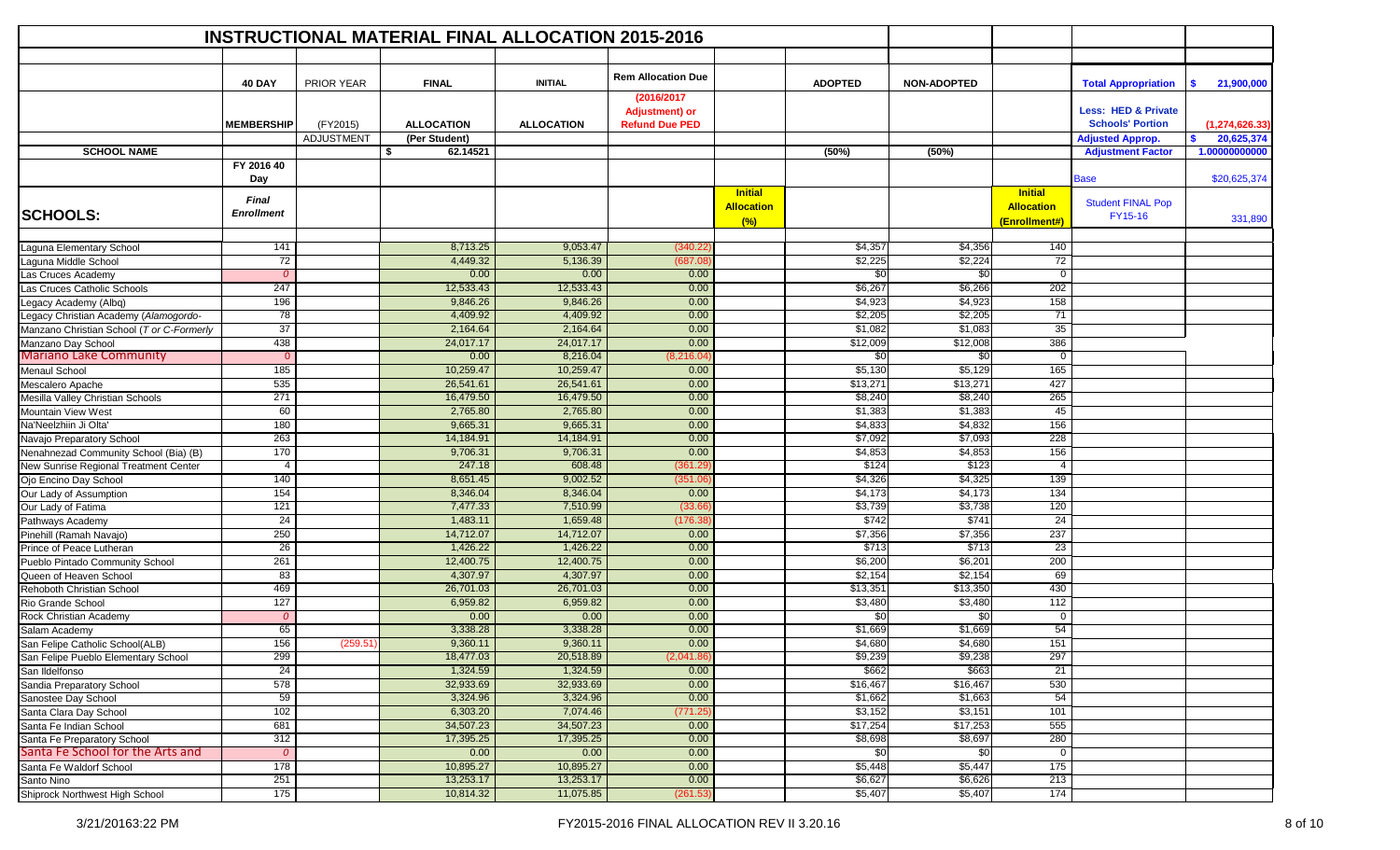|                                                                  |                                   |                   | <b>INSTRUCTIONAL MATERIAL FINAL ALLOCATION 2015-2016</b> |                   |                                                              |                                            |                |                    |                                                      |                                                           |                  |
|------------------------------------------------------------------|-----------------------------------|-------------------|----------------------------------------------------------|-------------------|--------------------------------------------------------------|--------------------------------------------|----------------|--------------------|------------------------------------------------------|-----------------------------------------------------------|------------------|
|                                                                  |                                   |                   |                                                          |                   |                                                              |                                            |                |                    |                                                      |                                                           |                  |
|                                                                  | <b>40 DAY</b>                     | <b>PRIOR YEAR</b> | <b>FINAL</b>                                             | <b>INITIAL</b>    | <b>Rem Allocation Due</b>                                    |                                            | <b>ADOPTED</b> | <b>NON-ADOPTED</b> |                                                      | <b>Total Appropriation</b>                                | 21,900,000<br>s. |
|                                                                  | <b>MEMBERSHIP</b>                 | (FY2015)          | <b>ALLOCATION</b>                                        | <b>ALLOCATION</b> | (2016/2017<br><b>Adjustment)</b> or<br><b>Refund Due PED</b> |                                            |                |                    |                                                      | <b>Less: HED &amp; Private</b><br><b>Schools' Portion</b> | (1, 274, 626.33) |
|                                                                  |                                   | <b>ADJUSTMENT</b> | (Per Student)                                            |                   |                                                              |                                            |                |                    |                                                      | <b>Adjusted Approp.</b>                                   | 20,625,374<br>s. |
| <b>SCHOOL NAME</b>                                               |                                   |                   | 62.14521<br>\$                                           |                   |                                                              |                                            | (50%)          | (50%)              |                                                      | <b>Adjustment Factor</b>                                  | 1.00000000000    |
|                                                                  | FY 2016 40<br>Day                 |                   |                                                          |                   |                                                              |                                            |                |                    |                                                      | <b>Base</b>                                               | \$20,625,374     |
| <b>SCHOOLS:</b>                                                  | <b>Final</b><br><b>Enrollment</b> |                   |                                                          |                   |                                                              | <b>Initial</b><br><b>Allocation</b><br>(%) |                |                    | <b>Initial</b><br><b>Allocation</b><br>(Enrollment#) | <b>Student FINAL Pop</b><br>FY15-16                       | 331,890          |
|                                                                  | 202                               |                   | 11,755.01                                                | 11,755.01         | 0.00                                                         |                                            | \$5,878        | \$5,877            | 189                                                  |                                                           |                  |
| <b>Sky City Community School</b><br>Soloman Schechter Day School |                                   |                   | 0.00                                                     | 1,734.11          | (1,734.1)                                                    |                                            | \$0            | \$0                | $\Omega$                                             |                                                           |                  |
| St. Anthony Indian School                                        | 130                               |                   | 6,379.35                                                 | 6,379.35          | 0.00                                                         |                                            | \$3,190        | \$3,189            | 103                                                  |                                                           |                  |
| St. Bonaventure (Blessed Kateri)                                 | 163                               |                   | 8,621.31                                                 | 8,621.31          | 0.00                                                         |                                            | \$4,311        | \$4,310            | 139                                                  |                                                           |                  |
| St. Charles Borromeo School                                      | 129                               |                   | 7,971.70                                                 | 9,550.00          | (1,578.3(                                                    |                                            | \$3,986        | \$3,986            | 128                                                  |                                                           |                  |
| St. Edward School                                                | 46                                |                   | 2,666.49                                                 | 2,666.49          | 0.00                                                         |                                            | \$1,333        | \$1,333            | 43                                                   |                                                           |                  |
| St. Francis Elem. School (LUMBERTON)                             | 103                               |                   | 5,241.03                                                 | 5,241.03          | 0.00                                                         |                                            | \$2,621        | \$2,620            | 84                                                   |                                                           |                  |
| St. Francis of Assisi (GALLUP)                                   | 69                                |                   | 4,146.71                                                 | 4,146.71          | 0.00                                                         |                                            | \$2,073        | \$2,074            | 67                                                   |                                                           |                  |
| St. Helena Elem. School                                          | 47                                |                   | 2,267.96                                                 | 2,267.96          | 0.00                                                         |                                            | \$1,134        | \$1,134            | 36                                                   |                                                           |                  |
| St. Joseph School                                                | 40                                |                   | 2,429.91                                                 | 2,429.91          | 0.00                                                         |                                            | \$1,215        | \$1,215            | 39                                                   |                                                           |                  |
| St. Mary's Elem & High School(ALB)                               | 392                               |                   | 23,419.96                                                | 23,419.96         | 0.00                                                         |                                            | \$11,710       | \$11,710           | 377                                                  |                                                           |                  |
| St. Mary's Elementary School (BELEN)                             | 151                               |                   | 6,969.82                                                 | 6,969.82          | 0.00                                                         |                                            | \$3,485        | \$3,485            | 112                                                  |                                                           |                  |
| St. Michael's High School                                        | 568                               |                   | 32,360.48                                                | 32,360.48         | 0.00                                                         |                                            | \$16,180       | \$16,180           | 521                                                  |                                                           |                  |
| St. Pius X High School                                           | 692                               |                   | 39,963.52                                                | 39,963.52         | 0.00                                                         |                                            | \$19,982       | \$19,982           | 643                                                  |                                                           |                  |
| St. Theresa of Avila School                                      | 52                                |                   | 2,731.80                                                 | 2,731.80          | 0.00                                                         |                                            | \$1,366        | \$1,366            | 44                                                   |                                                           |                  |
| St. Therese School (ALB)                                         | 166                               |                   | 8,739.94                                                 | 8,739.94          | 0.00                                                         |                                            | \$4,370        | \$4,370            | 141                                                  |                                                           |                  |
| St. Thomas Aquinas                                               | 434                               |                   | 23,334.07                                                | 23,334.07         | 0.00                                                         |                                            | \$11,667       | \$11,667           | 375                                                  |                                                           |                  |
| Sunset Mesa Schools, Inc.                                        | 240                               |                   | 12,886.59                                                | 12,886.59         | 0.00                                                         |                                            | \$6,443        | \$6,444            | 207                                                  |                                                           |                  |
| <b>Taos Day School</b>                                           | 135                               |                   | 8,342.47                                                 | 8,352.04          | (9.57)                                                       |                                            | \$4,171        | \$4,171            | 134                                                  |                                                           |                  |
| Te Tsu Geh Oweenge (Tesuque School)                              | 28                                |                   | 1,493.53                                                 | 1,493.53          | 0.00                                                         |                                            | \$747          | \$747              | 24                                                   |                                                           |                  |
| The Tutorial School                                              | $\Omega$                          |                   | 0.00                                                     | 0.00              | 0.00                                                         |                                            | \$0            | \$0                | $\Omega$                                             |                                                           |                  |
| T'iis Ts'ozi Bi' Olta' (Crownpoint)                              | 384                               |                   | 18,887.73                                                | 18,887.73         | 0.00                                                         |                                            | \$9,444        | \$9,444            | 304                                                  |                                                           |                  |
| <b>Tohaali' Community School</b>                                 | $\Omega$                          |                   | 0.00                                                     | 8,823.57          | (8,823.5)                                                    |                                            | \$0            | \$0                | $\Omega$                                             |                                                           |                  |
| <b>To'Hajille Community School</b>                               | $\Omega$                          |                   | 0.00                                                     | 0.00              | 0.00                                                         |                                            | \$0            | \$0                | $\Omega$                                             |                                                           |                  |
| Tse'ii'ahi' Community School                                     | $\mathbf 0$                       |                   | 0.00                                                     | 5,383.66          | (5,383.66)                                                   |                                            | \$0            | \$0                | $\Omega$                                             |                                                           |                  |
| T'siya Day School                                                | 55                                |                   | 3,398.79                                                 | 4,556.92          | (1, 158.13)                                                  |                                            | \$1,699        | \$1,700            | 55                                                   |                                                           |                  |
| Wingate High School                                              | 477                               |                   | 25,292.08                                                | 25,292.08         | 0.00                                                         |                                            | \$12,646       | \$12,646           | 407                                                  |                                                           |                  |
| Zuni Christian Reform School                                     | 82                                |                   | 4,038.07                                                 | 4,038.07          | 0.00                                                         |                                            | \$2,019        | \$2,019            | 65                                                   |                                                           |                  |
| <b>TOTAL PRIVATE SCHOOLS</b>                                     | 18,320                            | (305.04)          | 1,016,239.33                                             | 1,061,531.08      | (45, 291.75)                                                 | N/A                                        | 508,122.00     | 508,119.00         | 16,353                                               |                                                           |                  |